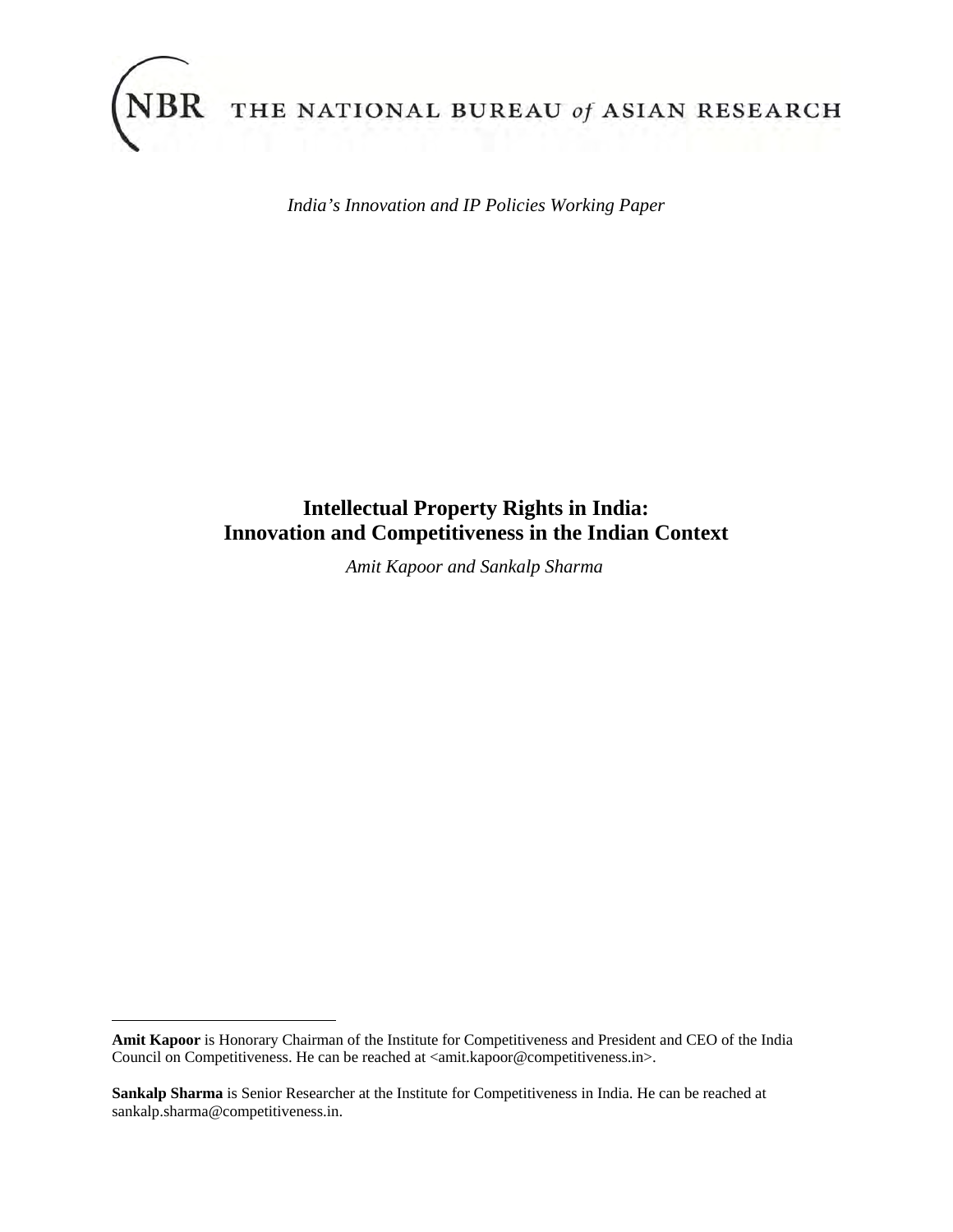## **EXECUTIVE SUMMARY**

This paper looks at the broad contours of India's current intellectual property rights (IPR) regime and offers an assessment of the current situation as well as scenarios for continued advancement.

# *Main Argument*

In looking at the needs for India's next stage of growth, both industry and policymakers are focusing on strategies for fostering capacity for innovation. The link between innovation and competitiveness can be clearly demonstrated at a national level, and at a subnational level there is also a growing need for understanding the dynamics of innovation and to take requisite steps accordingly. With this in mind, a stable IPR regime is the foundation of a globally competitive nation, drawing in investments, specifically from FDI. Ultimately, India will do well in the long term if it enables a robust IP ecosystem and protects the IP of its own companies. It will also provide a stable framework for multinational companies wanting to enter India. Yet there are some critical impediments, which have hampered prospects for broader acceptance of IPR norms, and if addressed may enable greater economic cooperation between countries.

# *Policy Recommendations*

- The first public draft of the national IP policy seeks to clear the air on a lot of issues pertaining to the Indian IPR regime and is a step in the right direction.
- Future steps that could help improve the acceptability of a more robust IPR regime include actions such as establishing a special IP court with trained human resources and ensuring protection for trade secrets, as well as research that can better highlight the linkage between IP and innovation.
- At present there are very few policies aimed at bettering IP and innovation potential in Indian states. Such regimes could augur well for an improvement in the investments under these regimes.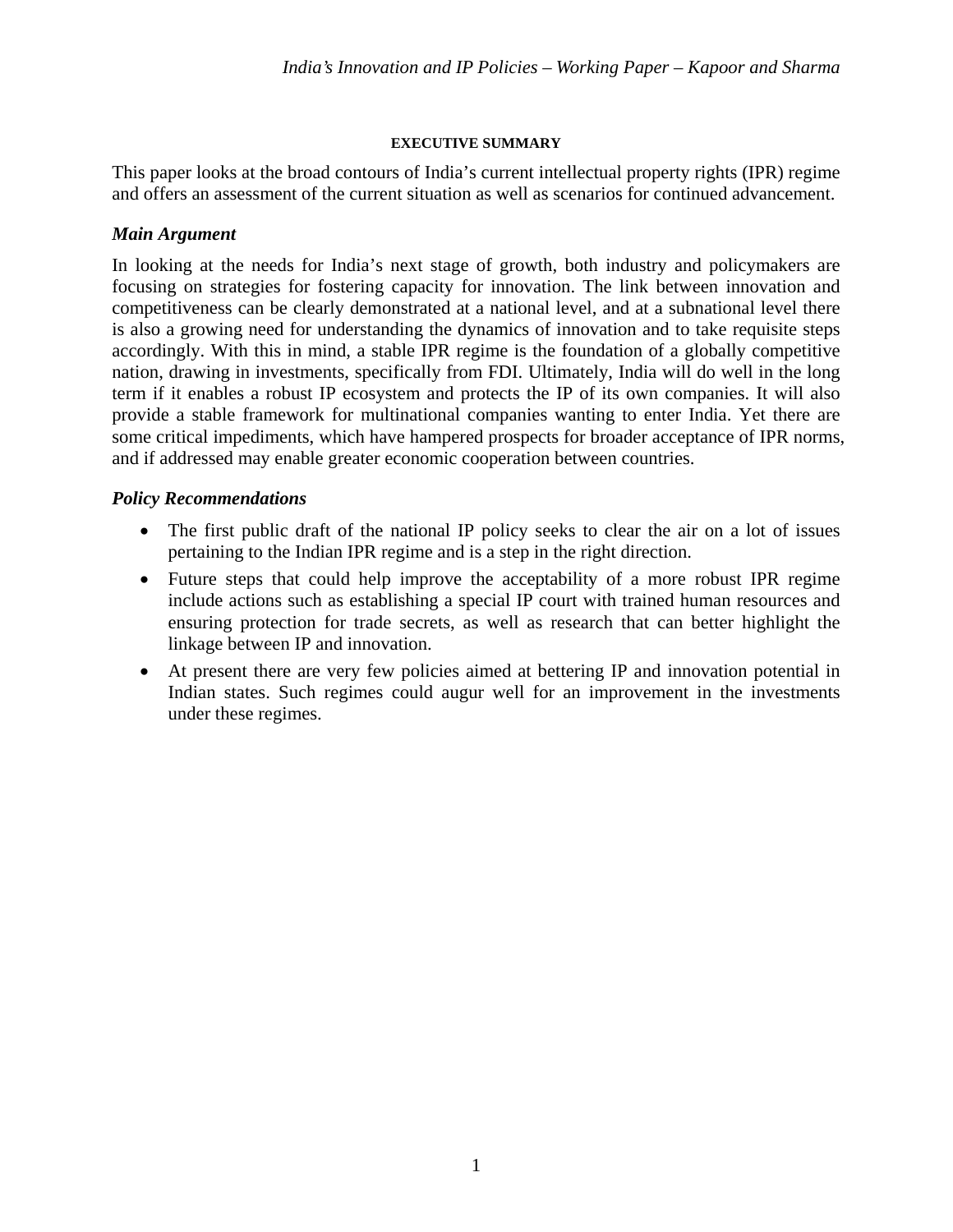### *India's Innovation and IP Policies – Working Paper – Kapoor and Sharma*

Over the past 30 years, a number of major developments and transformations have taken place in Indian markets. The choices available to Indian consumers have gone up drastically, be it the number of cars that people can choose from, the number of hospitals they have access to, or even the phones they use to connect to others or the Internet. All this is a result of marketoriented policy reforms that India undertook in the early 1990s, which enabled the telecom, automobile, and retail banking revolutions.

In looking at the needs for India's next stage of growth, both industry and policymakers are focusing on strategies for fostering capacity for innovation. Innovation and competitiveness are linked at a national level as reflected by the strong correlation between the scores of countries on the Global Innovation Index and the Global Competitiveness Index (highlighted by Figure 1). At a subnational level there is also a growing need for understanding the dynamics of innovation and to take requisite steps accordingly. This idea starts with understanding that India's innovation is a varied reality and not a singular one, with Indian states growing at varying rates.

Yet despite these goals, the *Global Competitiveness Report 2014–15* of the World Economic Forum shows India has dropped eleven places and is currently ranked 71 on a list of 144 countries considered for the study.<sup>1</sup> Similarly, on the 2014 Global Innovation Index copublished by the World Intellectual Property Organization (WIPO), Cornell University, and Institut Européen d'Administration des Affaires shows that India is ranked 76th out of a total of 143 countries. 2 In both of these rankings, India is placed somewhere in the middle, demonstrating the state of competitiveness and innovation in the country.

Addressing these competitiveness concerns will require acknowledging that innovation and intellectual property (IP) protection are linked, as today's invention is tomorrow's innovation. A stable intellectual property rights (IPR) regime is the foundation of a globally competitive nation, drawing in investments, specifically from FDI.<sup>3</sup> With this in mind, it is appropriate to acknowledge that the patent ecosystem in India has undergone a change since liberalization in

 $\overline{a}$ 

<sup>&</sup>lt;sup>1</sup> Klaus Schwab, *The Global Competitiveness Report 2014–2015* (Geneva: World Economic Forum, 2014).

<sup>2</sup> Institut Européen d'Administration des Affaires was an earlier name of INSEAD. For the full index, see Soumitra Dutta, Bruno Lanvin, and Sacha Wunsch-Vincent, *The Global Innovation Index 2014: The Human Factor in Innovation* (Fontainebleau, Ithaca, and Geneva: Cornell University, INSEAD, and WIPO, 2014).

<sup>&</sup>lt;sup>3</sup> For more research on this issue, see "Charting the Course: GIPC International IP Index Second Edition," Global Intellectual Property Center, January 11, 2014, p. 10, http://www.theglobalipcenter.com/wpcontent/themes/gipc/map-index/assets/pdf/Index\_Map\_Index\_2ndEdition.pdf.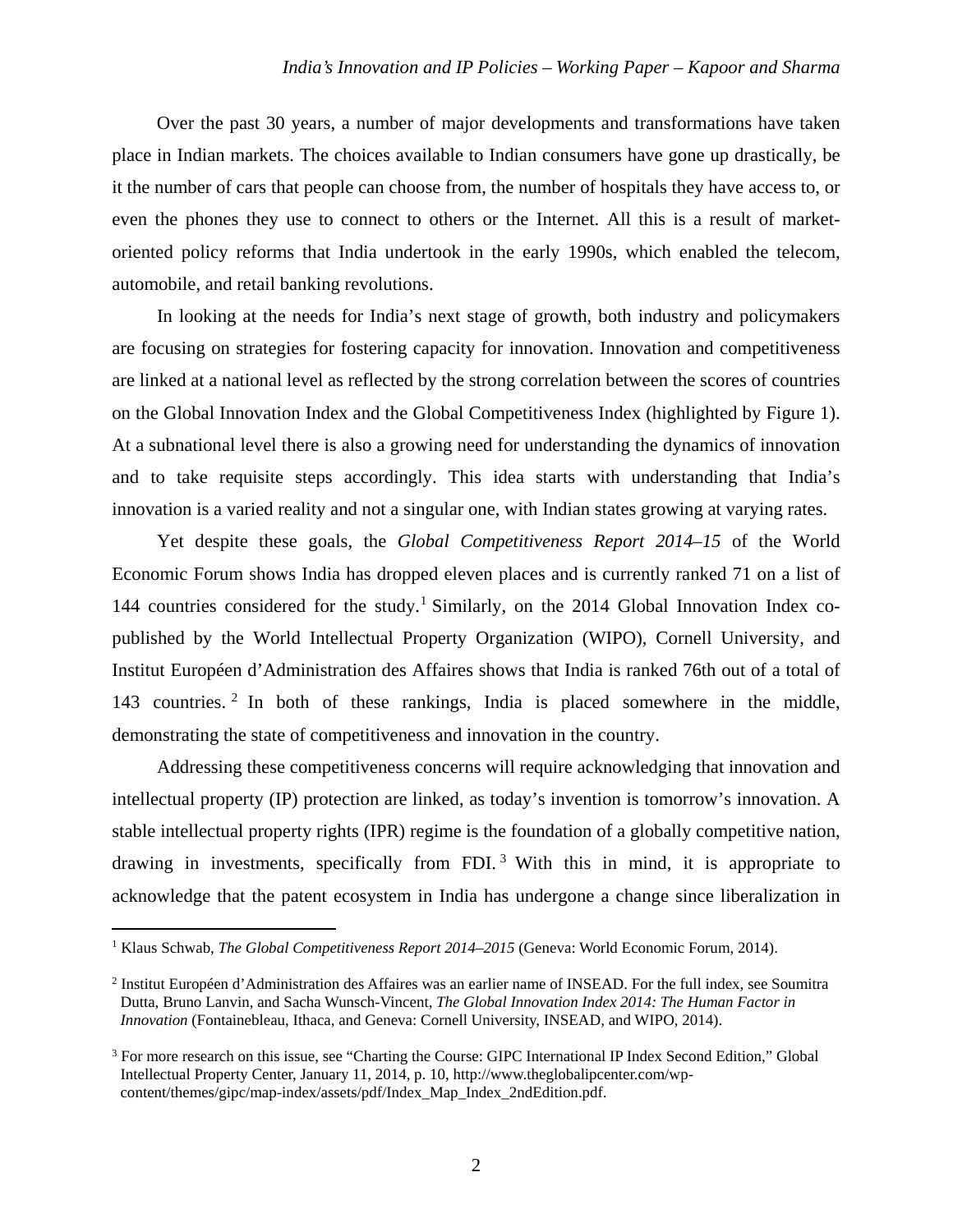order to cater to growing pressure from foreign countries and domestic companies wanting to export to markets where specific IP standards are required. Accordingly, India embraced the *Agreement* on Trade-Related Aspects of Intellectual Property Rights (TRIPS) of the General Agreement on Tariffs and Trade (GATT), later renamed the World Trade Organization in 1994. This enabled India's IP system and companies to align themselves with global IP standards and supported an increasing move toward harmonization of its IPR regime to global standards. This has aided companies from countries abroad to have a level playing field against companies in India, competing against each other in a range of industries where patents are crucial to gain competitive advantage over peers.

Still, concerns arise when there is a mismatch between IPR regimes of different countries. Robust IP policy is also increasingly important for developing countries whose companies are entering the global landscape in different fields as well as in lieu of the strengthening of different IPR regimes across the world. In India the IP case law is slowly developing along with the development of its economy. Yet in the absence of adequate protection for IPR, India would be doing a great disservice to its economic interests over the longer time frame inasmuch as lower investment by foreign players could have a detrimental impact on job creation and output. It is thus imperative today more than ever to focus on bettering IP protection for India's companies to be globally competitive.

This essay looks at the broad contours of India's current IPR regime and offers an assessment of the current situation as well as scenarios for continued advancement. It begins by looking at the overarching laws and protections afforded to specific types of IP in India. The authors then examine the present scenario, both theoretically as well as through data and analysis, to provide a quick assessment of India's present IPR regime. The next section looks at the case study of fostering innovation in India's pharmaceutical sector. Finally, this essay puts forth solutions for removing bottlenecks and helping India create a more robust and stable IPR regime.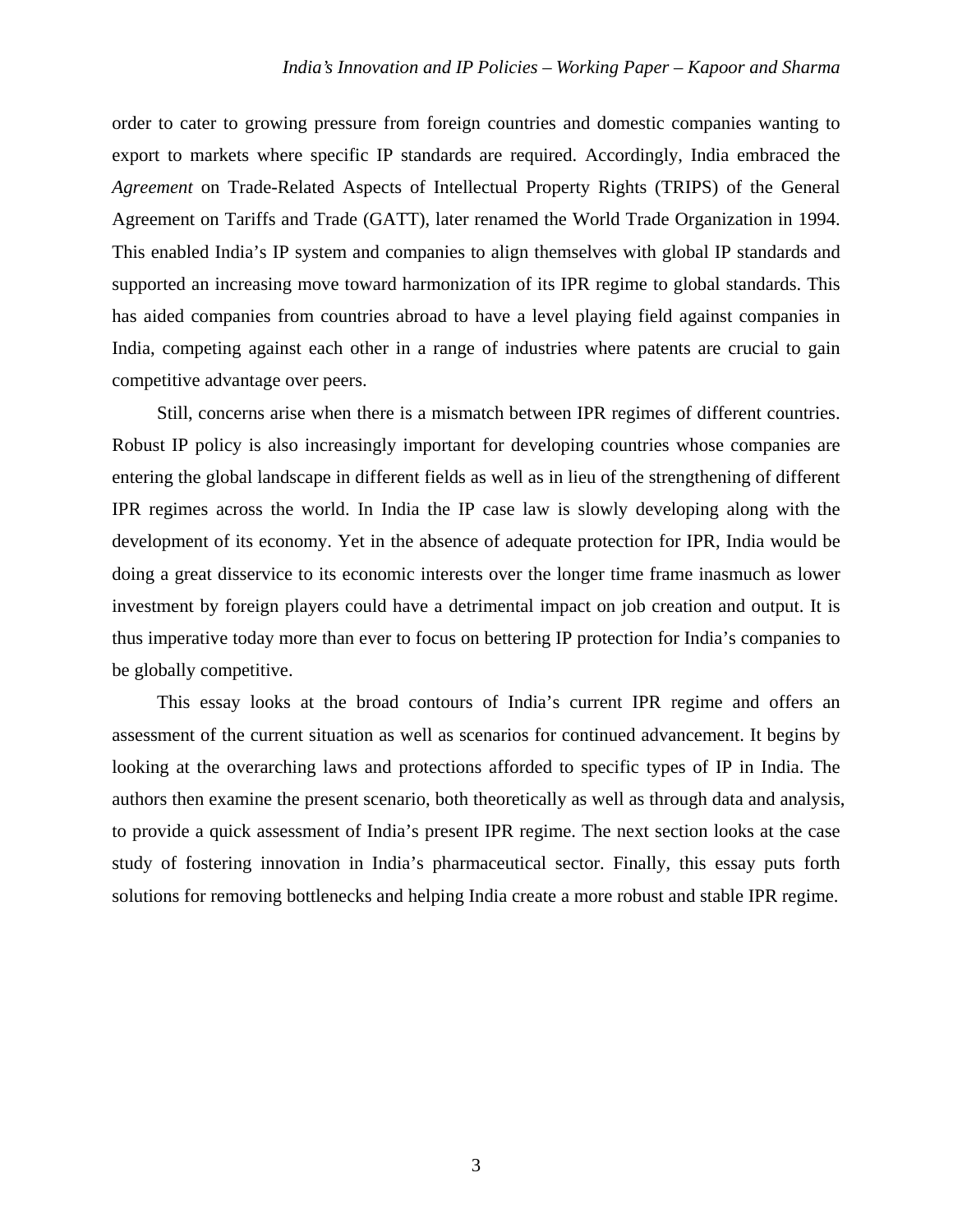

**Figure 1** *Competitiveness and Innovation Scores for Countries* 

Source: Analysis by the Institute for Competitiveness.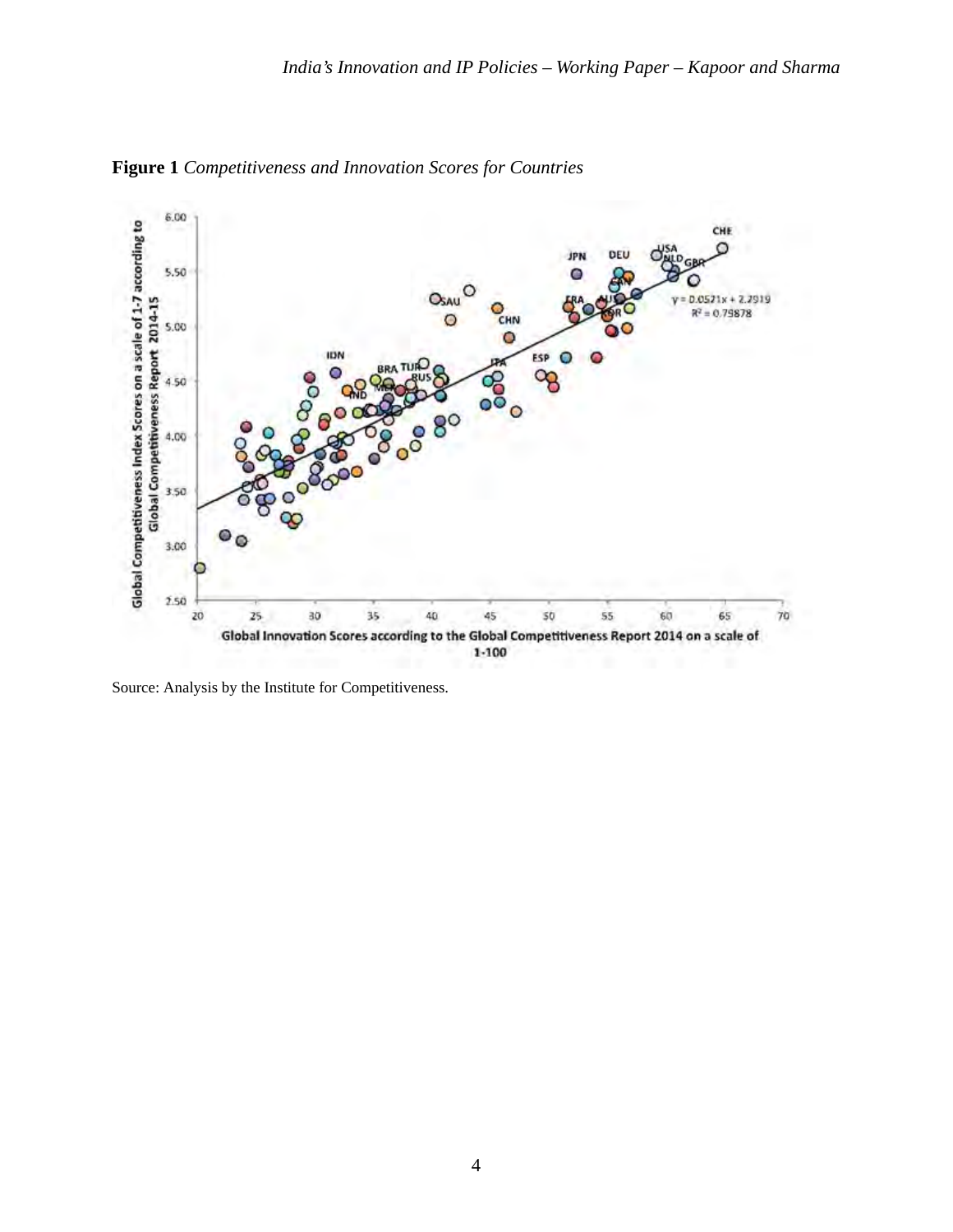**Figure 2** *Patents Granted by USPTO*



Source: U.S. Patent and Trademark Office Patent Technology Monitoring Team, "Extended Year Set—Patent Counts By Country, State, and Year Utility Patents," December 2014, http://www.uspto.gov/web/offices/ac/ido/ oeip/taf/cst\_utlh.htm.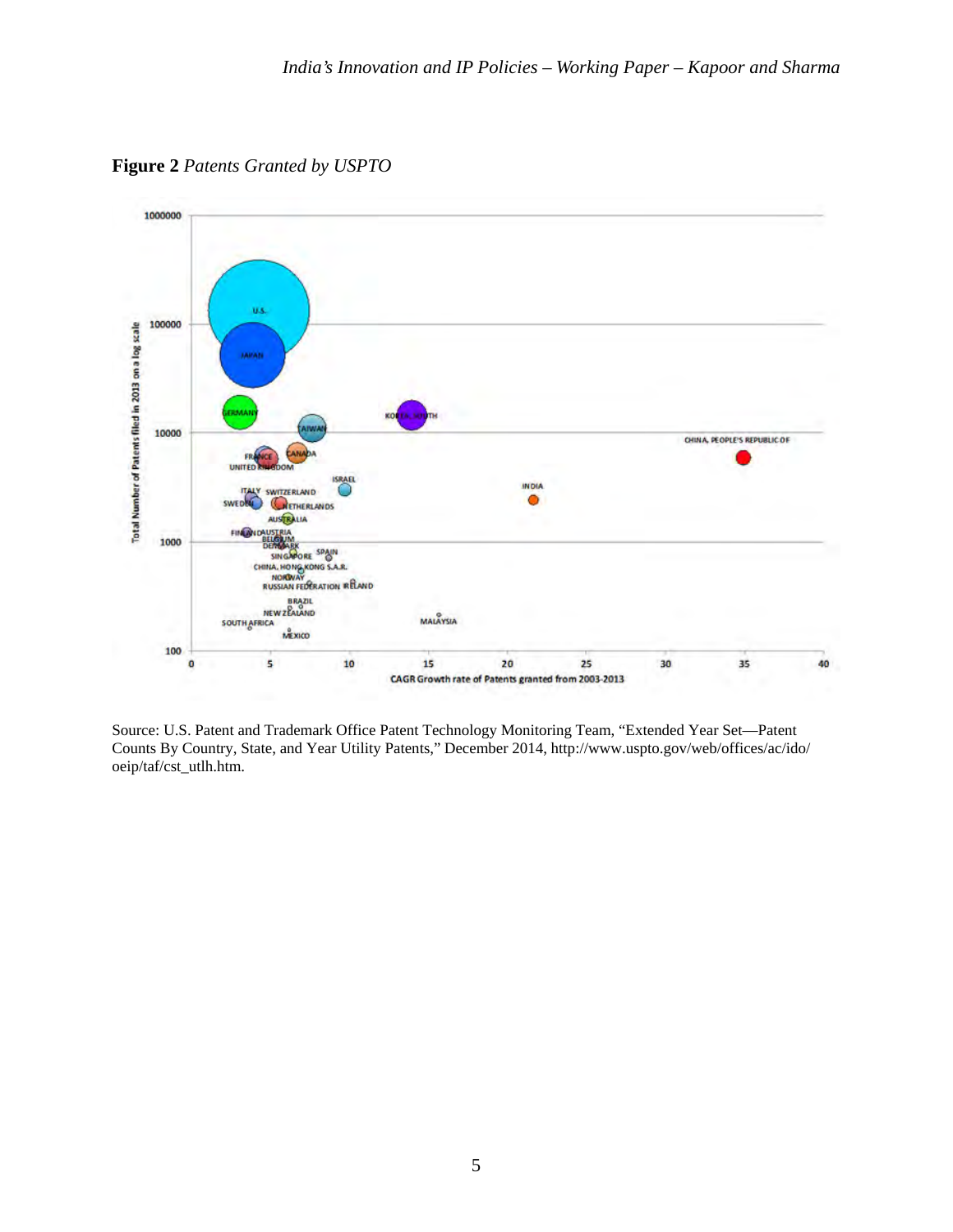



Note: State Competitiveness in India could be used for identifying states for fostering a competitive and innovative ecosystem.

Source: SCR 2014, Institute for Competitiveness, India.

## **The IPR System in India**

India's IPR system is underscored by a number of policies, laws, and international agreements that shape protections for domestic rights holders as well as how the country views its global obligations. The origins of India's IPR system date back to British colonial rule, when as a colony the state enacted various rules and enforcement mechanisms pertaining to IP rights. Post-independence, India retained elements of these structures while updating some guiding regulations and other bureaucratic structures. As India moved toward liberalization, privatization,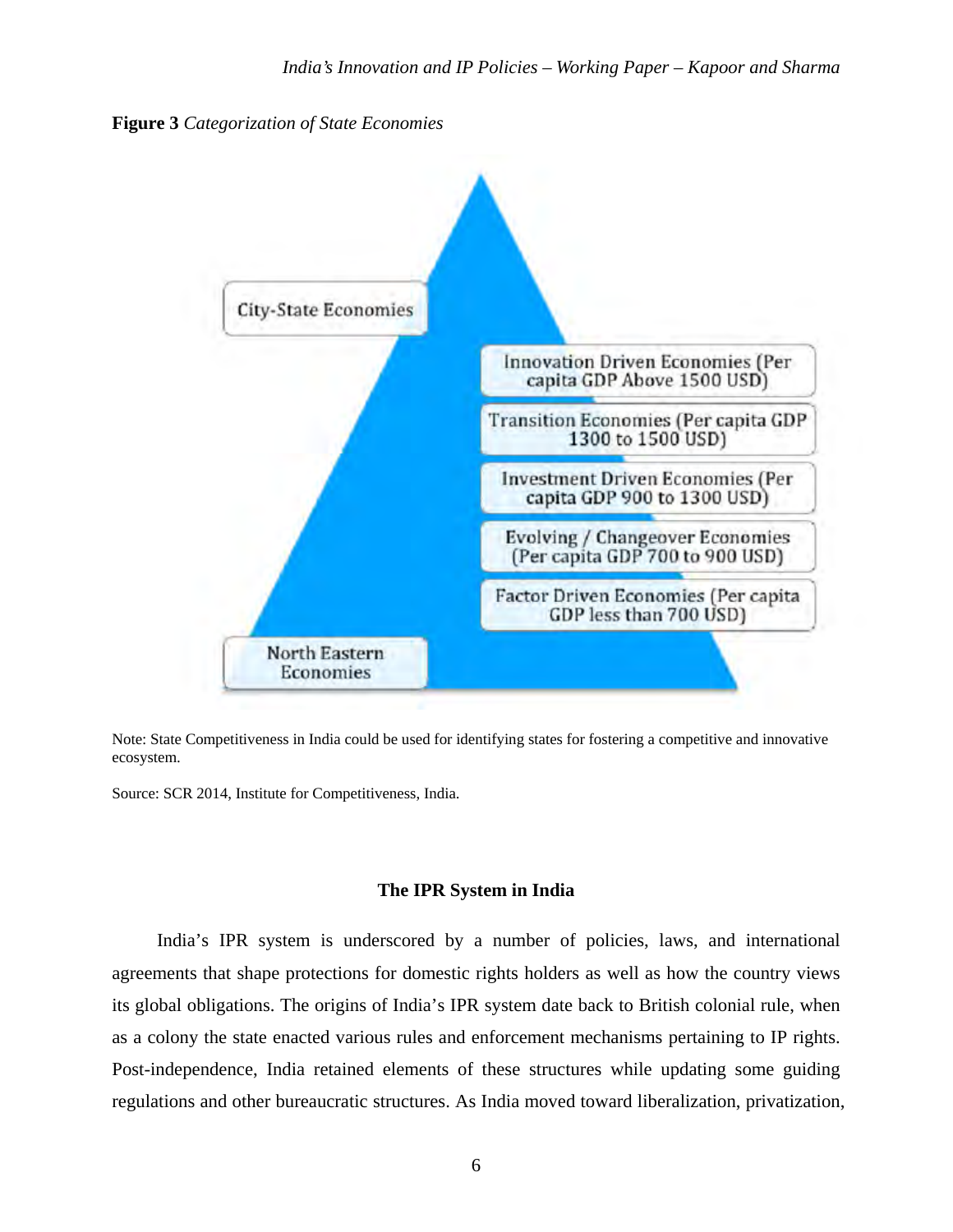and globalization in the 1990s and later, Indian policymakers made further adjustments to keep up with growing needs of domestic and international stakeholders. As a result, today the statutory foundation of India's IPR regime is composed of a patchwork of key laws, governing bodies, and international agreements. These structures are further detailed below.

#### *Types of Protected IP and Their Coverage by Indian Law*

Under Indian law, there are six discernible major categories of innovations that are eligible for IP protections.

Patents.<sup>4</sup> Patents are a set of exclusive rights that are granted to an inventor for making, selling, or using an invention. Three core pieces of legislation—the Patents Act of 1970, Patent Rules of 2003, and Patent Amendment of 2005—form the basis of patent law in India. The Patents Act has provisions with respect to compulsory licensing, the government's rights to fix prices for patentable goods, and use of some patents for the government only. The Patent Amendment also allows petitioners to file applications through electronic media (though the paper copy should be filed within one month).

Of note, over the course of several decades, India's patent law has taken a range of different approaches to the question of "process patents"—that is, whether processes (in contrast with products/molecules/chemical compounds) may be patented. The 1970 law granted process patents, and under its provisions, patents for chemicals, medicines, and drugs were initially granted for a period of fourteen years. This situation changed with the enacting of the Patent Amendment Act of 2002 and Patent Rules, which extended the patent term for a period of twenty years (as well as adding several other provisions related to fees and other questions). Yet with the Patent Amendment of 2005, process patents were completely abolished. This amendment has specific implications for chemical and pharmaceutical industries in particular, which will be discussed later.

*Trademarks.* Trademarks are recognizable signs, designs, or expressions that identify the goods and services of a producer as being distinct from another. In India, the Trademark Act of 1999 was a redrafted version of the Trademark and Merchandise Marks Act of 1958 that

<sup>4</sup> Intellectual Property India, "The Patents Act, 1970,"

http://ipindia.nic.in/ipr/patent/patent\_Act\_1970\_28012013\_book.pdf. This section also draws from N.K. Acharaya, *Textbook of Intellectual Property Rights*, 7th ed. (Hyderabad: Asia Law House, 2014).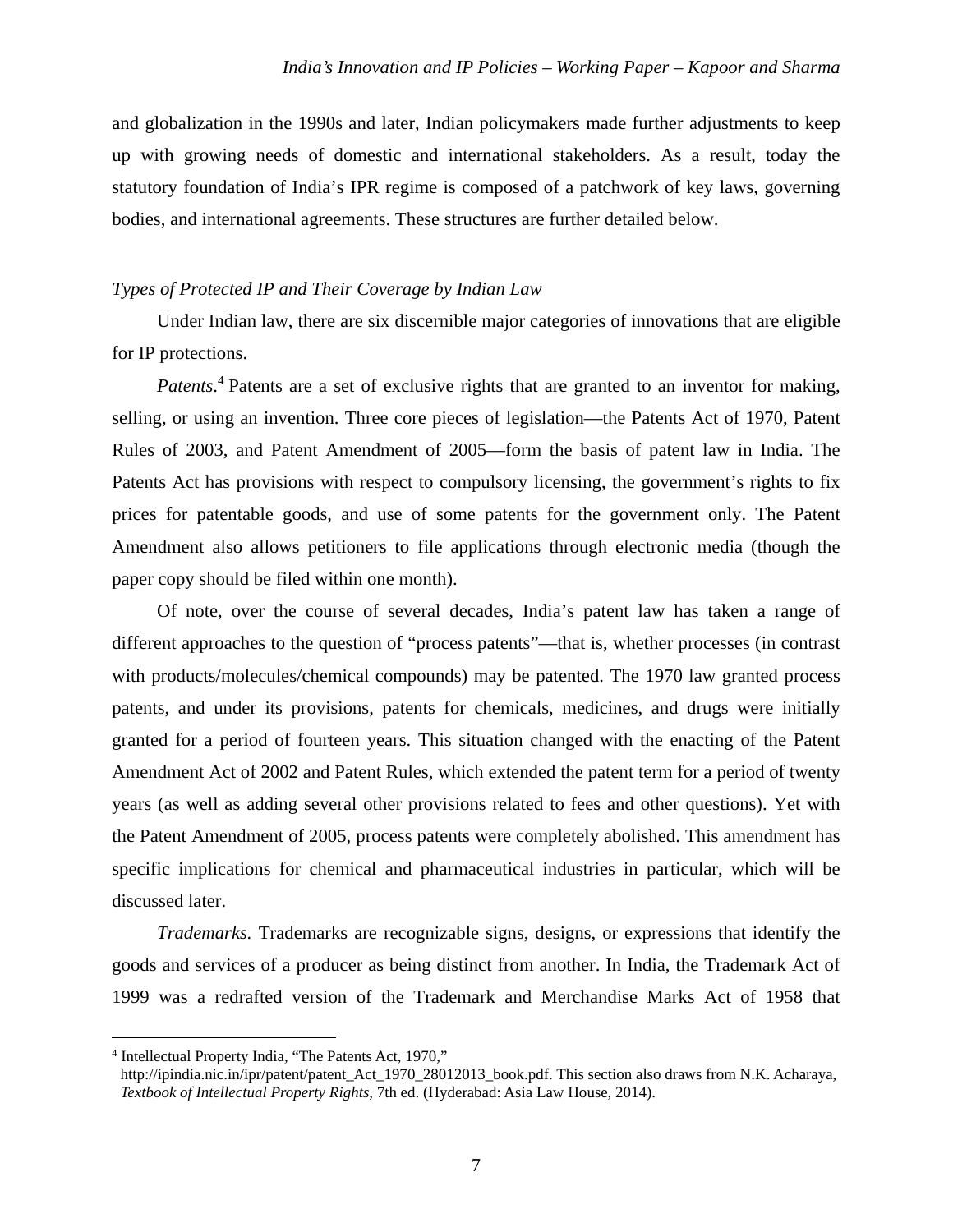extended trademarks to services as well. Coverage for trademarks in India is ten years from the date the application is first made, while a 2010 amendment to the act enabled stakeholders to take advantage of provisions in the Madrid Protocol, a treaty that protects trademarks in multiple countries through the filing of one application with a single office.<sup>5</sup>

*Copyrights.* Copyrights are a form of intellectual property that grants the creator of an original work exclusive rights for distribution for a limited period of time. The first copyright act came to India in 1914, which was modeled on the British Act of 1911. After independence, India's copyright regulations underwent thorough revisions, ultimately resulting in the Indian Copyright Act of 1957, which included (among other provisions) an extension of copyright protections to cover 50 years of protection. Since then, the act has been amended five times (most recently in 2012), with amendments covering further extensions of the copyright period, updates to reflect the digital environment, and coverage for other media forms, including radio diffusion, cinematographic film, and others.

*Geographic indicators*. A geographic indicator highlights a place of origin for a product and for the purpose of IP may be closely linked to the perceived value of the good. Examples of geographic indicators include Darjeeling tea, Banarasi Saree in India and Havana, and Champagne internationally. India's Geographic Indications of Goods (Registration & Protection) Act is relatively new, as it first passed in 1999 and was made in fulfillment of obligations under GATT, to which India is a signatory. The purpose is to exclude unauthorized persons from misusing geographic indicators and protecting consumers against deception from passing off goods not related to any geographic area. The registration of such indicators is valid for a period of ten years and can be renewed for further periods of ten years successively.

*Industrial Designs.* Indian law also safeguards IP protections for industrial designs based on the unique look or feel of an invention, such as its pattern, shape, or texture. For the purpose of registration, design-related IP protections can be conferred on fourteen classes of goods. Once registered the period of design is fifteen years with renewals at every five-year period. After fifteen years the design becomes open and public property.

 $\overline{a}$ 

<sup>5</sup> "Madrid Protocol Takes Effect in India," World Intellectual Property Review, August 7, 2003, http://www.worldipreview.com/news/madrid-protocol-takes-effect-in-india.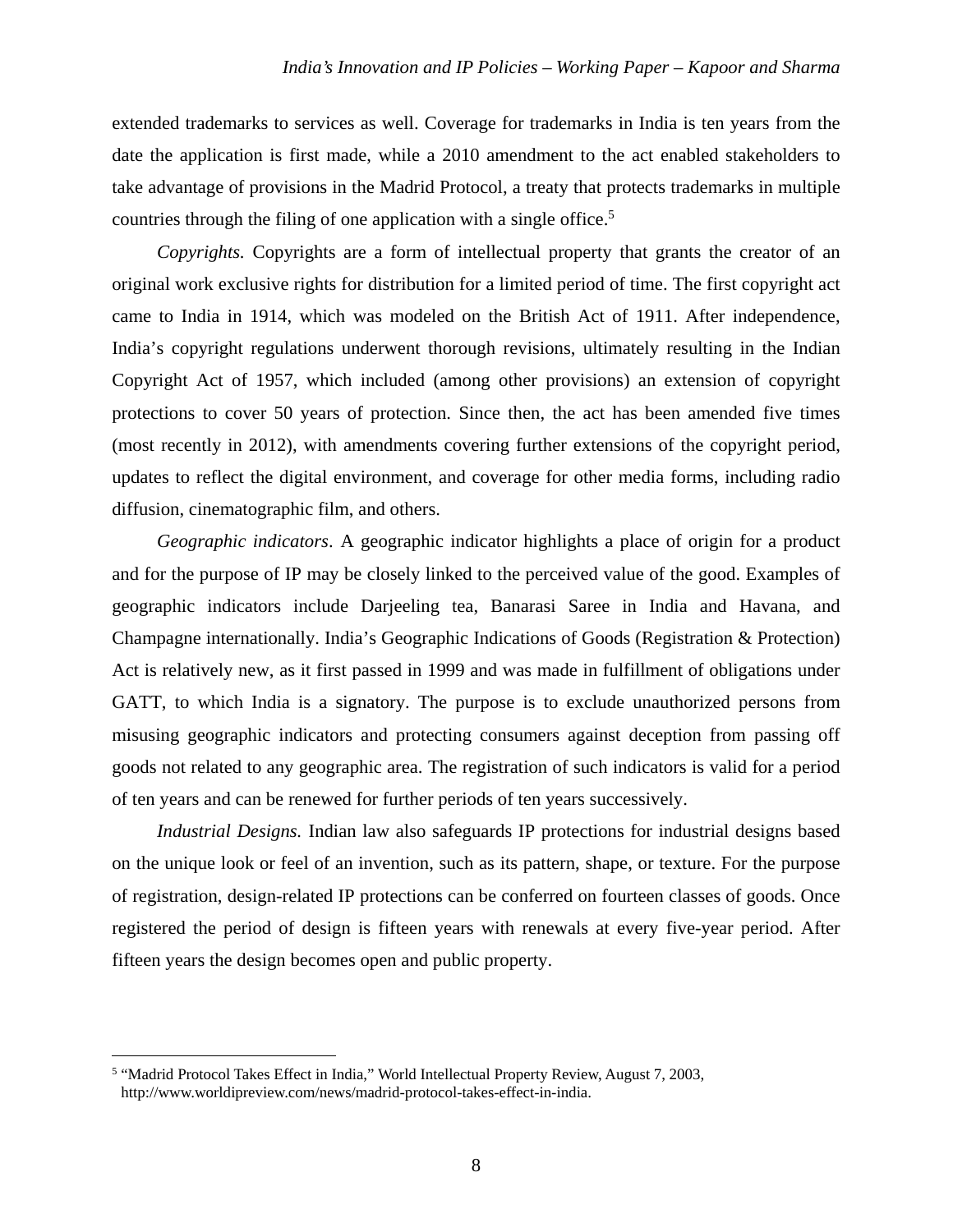Additionally, within the field of design the Semiconductor Integrated Circuits Layout Design Act and Rules of 2000 seeks specific protections for semiconductors.<sup>6</sup> This act gives an owner an exclusive right to create layout design for a period of ten years. The act enables the owner to commercially exploit their creation and, in the cases of infringement, seek relief under its provisions.

*Agriculture.* Under Indian law, IPR related to innovation in crops and planting are covered by the Protection of Plant Varieties and Farmers' Rights Act of 2001.7 This act seeks to provide for the "establishment of an effective system for protection of plant varieties, the rights of farmers and plant breeders and to encourage the development of new varieties of plants." The duration of protection of registered varieties is different for types of crops. For trees and vines, the protection is eighteen years, while for other crops it is fifteen years. Similarly, for extant varieties, protection is fifteen years from the date of notification.

## *Domestic Governance and Management of IPR*

To execute and enforce the statutory guidelines above, India has a patchwork bureaucracy, which, as of this writing, is being updated under the guidance of a new national IP think tank. As such, the governance and management of IPR in India still currently falls under various offices that cut across different parts of the national government.

As can be seen in Figure 4 and Table 1, IP protection is the responsibility of a number of departments, including the Department of Education, the Department of Information Technology, the Department of Agriculture and Cooperation, and the Department of Industrial Policy and Promotion, among others. While several of these departments can be found within the Ministry of Commerce and Industry, other departments are housed in ministries from different parts of the national government.

<sup>6</sup> Ministry of Law, Justice and Company Affairs (India), *The Semiconductor Integrated Circuits Layout-Design Act, 2000*, Act of Parliament no. 37 of 2000, no. DL-33004/2000 (New Delhi, September 4, 2000), http://sicldr.gov.in/Resources/SICLDRA1.pdf.

<sup>7</sup> Ministry of Law, Justice and Company Affairs (India), *The Protection of Plant Varieties and Farmers' Rights Act, 2001*, Act of Parliament no. 53 of 2001, no. DL-33004/2000 (New Delhi, October 30, 2001), http://agricoop.nic.in/PPV&FR%20Act,%202001.pdf.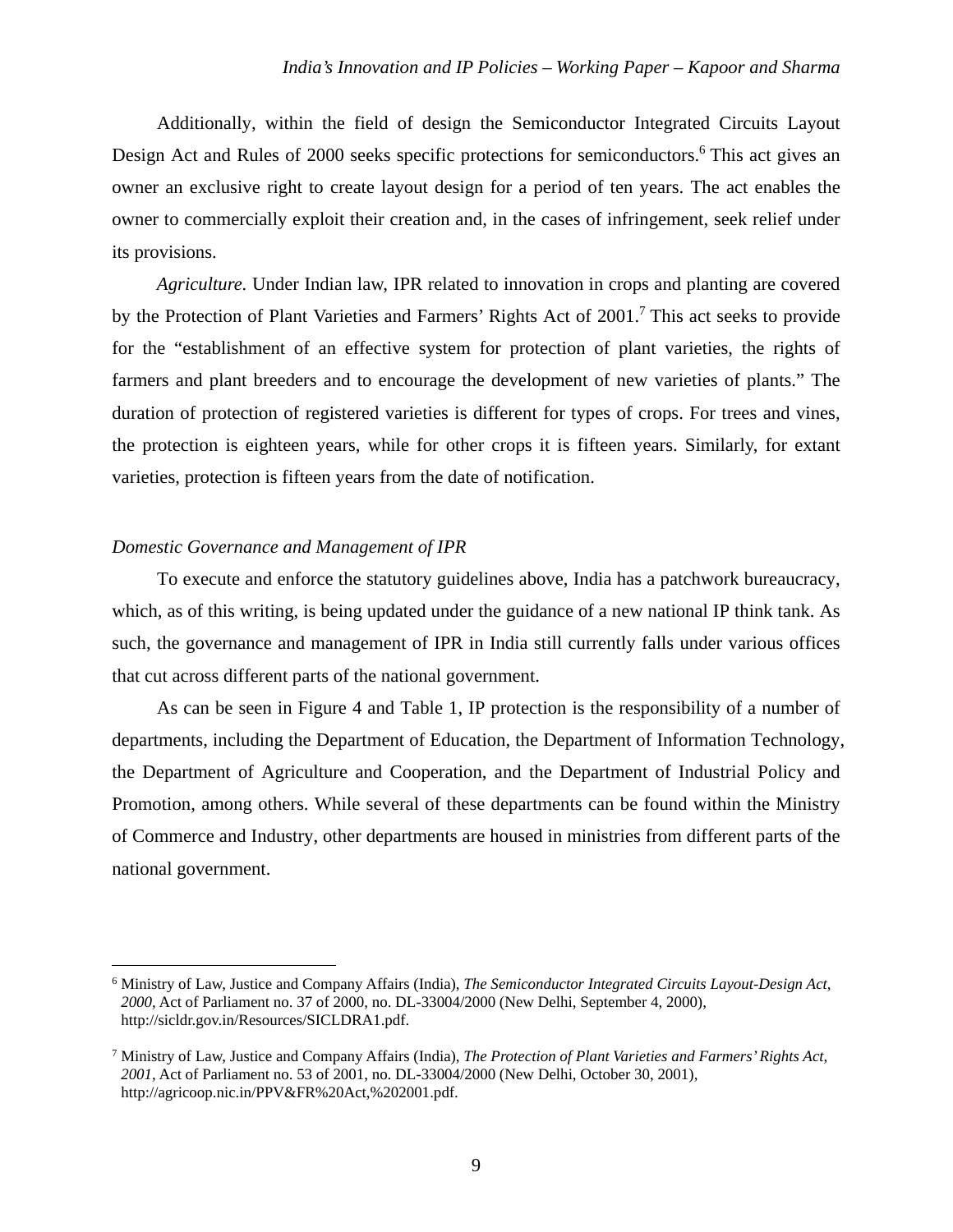**Figure 4** *Office Structure of CGPDTM*



Source: Controller General of Patents, Designs and Trademarks (India), *Annual Report 2012–2013* (New Delhi, 2013), http://ipindia.gov.in/cgpdtm/AnnualReport\_English\_2012\_2013.pdf.

A key figure in these structures is the Controller General of Patents Designs and Trademarks (CGPDTM), whose office falls under the Department of Industrial Policy and Promotion at the Ministry of Commerce and Industry. This office is a critical element of India's IP structure, as it is responsible for managing the broadest spectrum of IP types. As highlighted in Figure 4, the CGPDTM has various registries under it, namely trademark and geographic indicator registries. The trademark registry is located at five regional centers, and the geographic indicators registry is located at Chennai. Similarly the CGPDTM has four regional patent offices under it, located at the four metropolitan centers, namely Mumbai, Chennai, Delhi, and Kolkata. The patent information system at Nagpur also reports to the CGPDTM. In addition to the above registries and offices, there is also a national institute for IP management under the CGPDTM.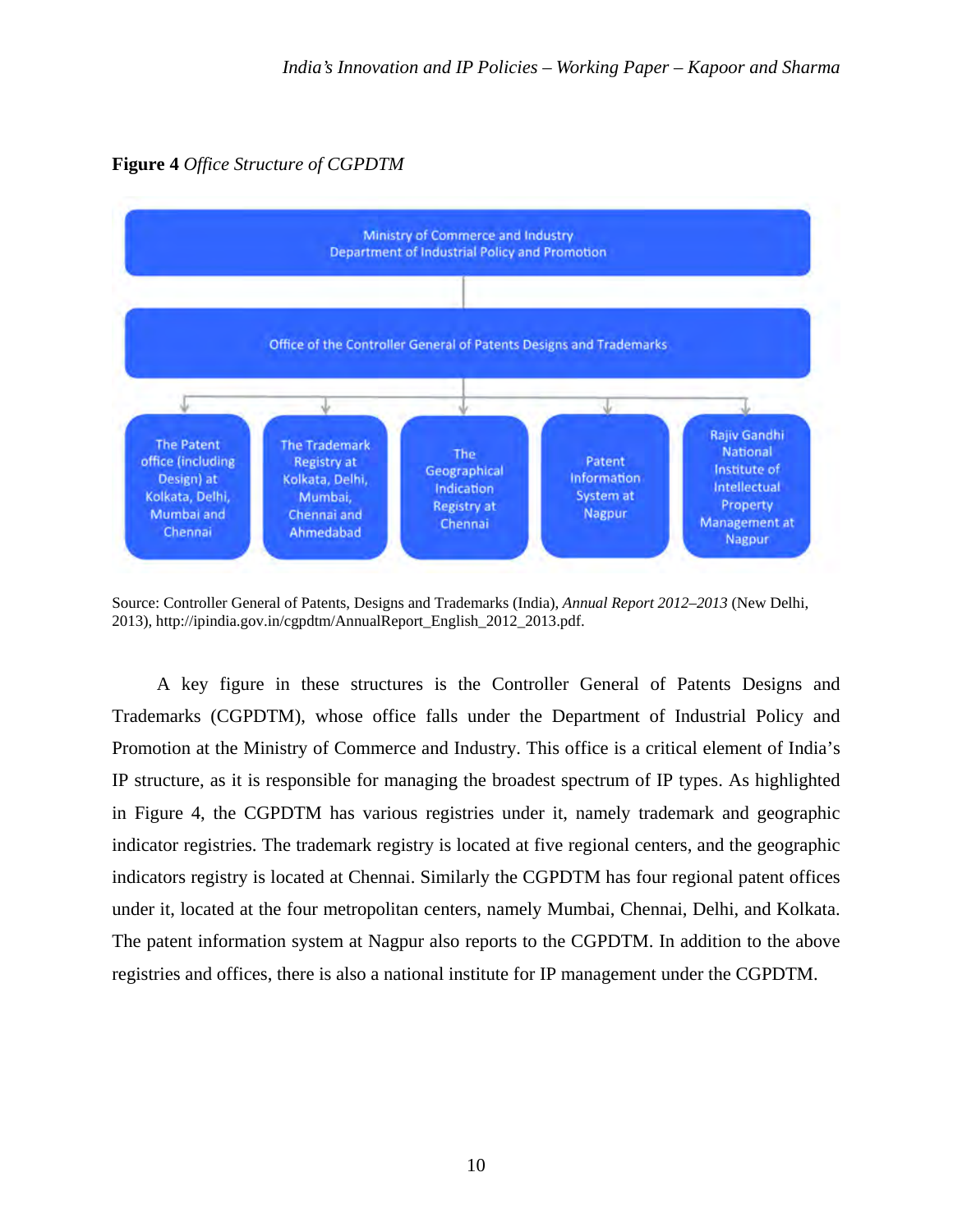| Legislation                                                                                                                                       | <b>Department</b>                              | <b>Agency/Body</b>                                                 |
|---------------------------------------------------------------------------------------------------------------------------------------------------|------------------------------------------------|--------------------------------------------------------------------|
| Patents Act, 1970 (amended in 1999, 2002)                                                                                                         | Department of Industrial                       | Controller General of Patents,                                     |
| and 2005)                                                                                                                                         | Policy & Promotion                             | Designs and Trademarks (CGPDTM)                                    |
| Designs Act, 2000                                                                                                                                 | Department of Industrial<br>Policy & Promotion | Controller General of Patents,<br>Designs and Trademarks (CGPDTM)  |
| Trade Marks Act, 1999 (amended in 2010)                                                                                                           | Department of Industrial<br>Policy & Promotion | Controller General of Patents,<br>Designs and Trademarks (CGPDTM)  |
| Geographical Indications of Goods<br>(Registration & Protection) Act, 1999                                                                        | Department of Industrial<br>Policy & Promotion | Controller General of Patents,<br>Designs and Trademarks (CGPDTM)  |
| Copyright is protected through Copyright<br>Act, 1957, as amended in 2012                                                                         | Department of Higher<br>Education              | Copyright Office                                                   |
| Layout of transistors and other circuitry<br>elements is protected through The Semi-<br>conductor Integrated Circuits Layout-<br>Design Act, 2000 | Department of Information<br>Technology        | Semiconductor Integrated Circuits<br><b>Layout Design Registry</b> |
| New varieties of plants are protected<br>through the Protection of Plant Varieties and<br>Farmers' Rights Act, 2001                               | Department of Agriculture<br>and Cooperation.  | Plant Varieties and Farmers' Rights<br>Authority                   |

**Table 1** *Legislation and Departments*

## *International Protections for IPR: TRIPS*

l

Finally, the third pillar of India's IPR regime is defined as its obligations under international frameworks. On this front, perhaps the most pressing and important agreement for understanding India's engagement in the international IPR system is its response to TRIPS. India's position with respect to TRIPS began with being defensive about the country's obligations and its IPR developments, slowly changed to moderation, and finally changed to being aggressive with respect to some specific dimensions.

Initially, India held a more defensive view of the international IPR regime. In the 1970s, it passed through a phase of "know-why" oriented technological learning, when the country focused technological development on building up process capabilities through reverse engineering.<sup>8</sup> This phase was possible because India's 1970 Patent Act allowed for this view of "know-why" development coupled with emerging IPR culture, such as by allowing process

<sup>&</sup>lt;sup>8</sup> A "know why" capability is in contrast with a "know how" capability. A know-why capability is based on understanding the process and reverse engineering, while a "know-how capability is based on increasing the production efficiency. For more details, see Amit Shovon Ray and Sabyasachi Saha, "India's Tryst with Technology: The Way Forward" (discussion paper 09-11 presented by the Centre for International Trade and Development School of International Studies, Jawaharlal Nehru University, India, June 2009).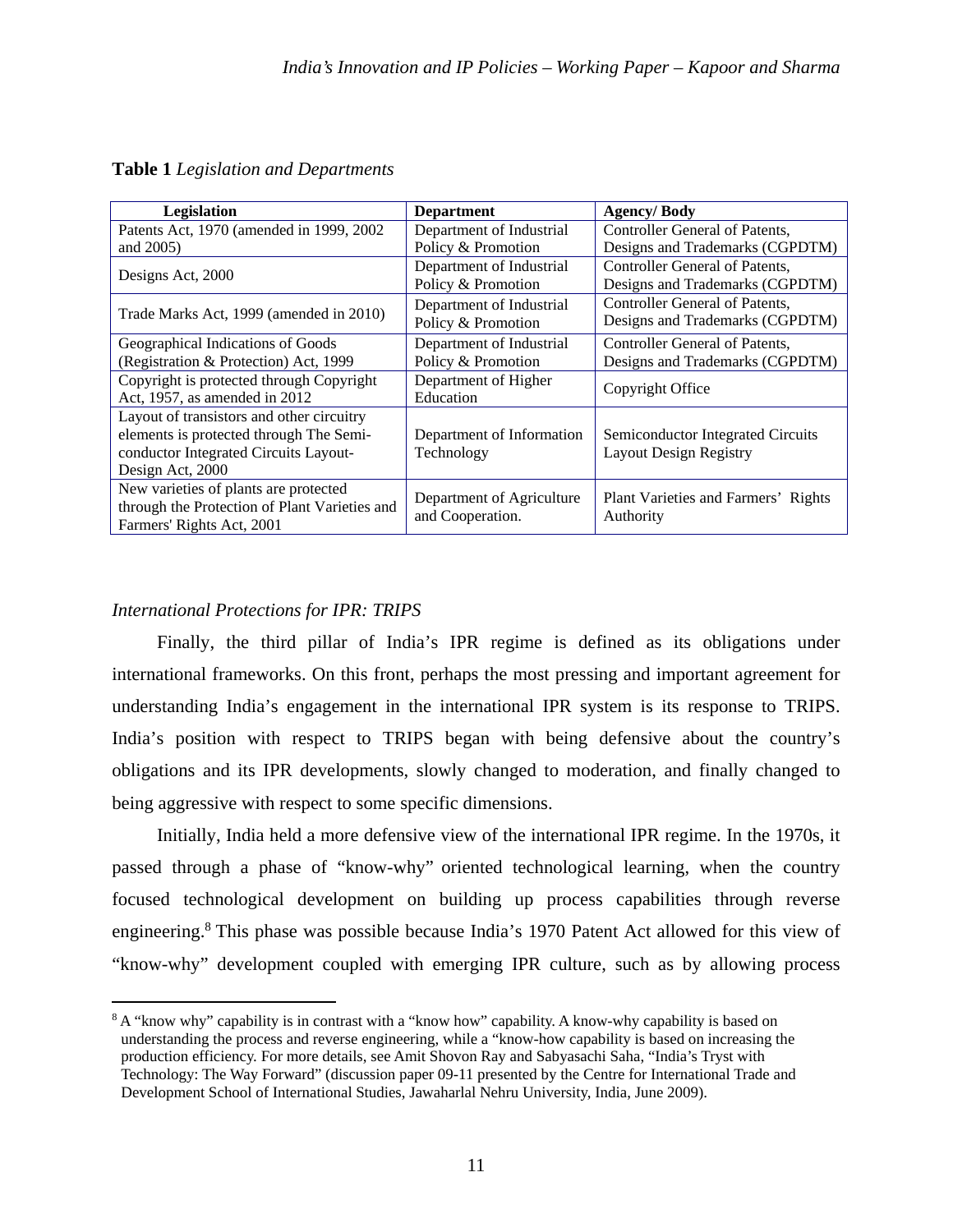patents on chemical substances. Internationally, this put the country at odds with the suggested requirements of TRIPS after 1994 when the agreement came into force. Ultimately, India saw a proliferation of its "process" industry during the initial years from the 1970s onwards, while at the international level pharmaceutical companies already wanted a more stringent IPR regime.<sup>9</sup> India's pharmaceutical industry initially was strongly opposed to the idea of product patents and led the push for defense against TRIPS.

During the 1990s, the pharmaceutical industry's business interests in India became sharply divided, with some multinational corporations wanting to export to overseas markets, utilizing India's largely cheap labor. These corporations came out strongly in support of the TRIPS Agreement. A large number still did not feel that they had adequately caught up with the rest of the pack and wanted the process patent regime to be extended. India accordingly signed the TRIPS Agreement in 1994. Mentioned in the GATT treaty was also that member countries conform to their national legislations on IPR and to the conventions and suggestions contained in the treaty. The declaration recognizes members' "right to grant compulsory licenses and the freedom to determine the grounds upon which such licenses are granted." It also grants each member the "right to determine what constitutes a national emergency or other circumstances of extreme urgency" in implementing TRIPS.<sup>10</sup>

## *Analysis*

 $\overline{a}$ 

The acts and legislations of India at present are increasingly coming in contact with international conventions, and in the years ahead further harmonization with the international system is expected. The IP system is in a state of transition, and a look at its facts and figures offers insights into the functioning of the system under the boundaries of these key legislations and treaties.

<sup>&</sup>lt;sup>9</sup> A process patent is in contrast with a product patent. A process patent is granted for a manufacturing process that is different from the original process, while a product patent is granted for only a product that is different from the original product.

<sup>&</sup>lt;sup>10</sup> "Declaration on TRIPs Agreement and Public Health," World Trade Organization, November 20, 2001, http://www.wto.org/english/thewto\_e/minist\_e/min01\_e/mindecl\_trips\_e.htm.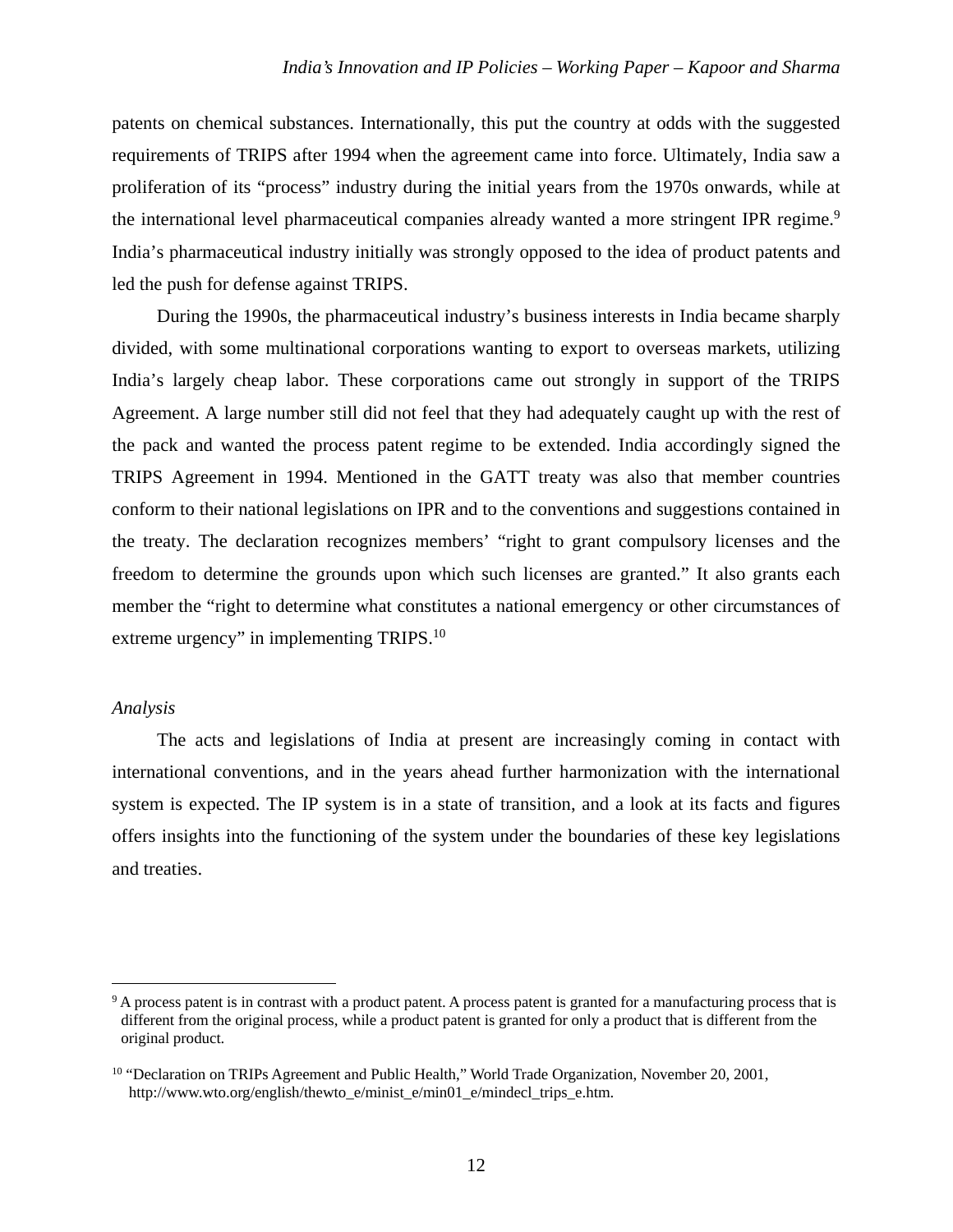#### Trends in IP Activity<sup>11</sup>

The functioning of the IP ecosystem in India can be gauged effectively from the trends in IP activity. The section looks at four kinds of IP that fall under the CGPDTM. These statistics reflect trends pertaining to various IP activities as reported by different offices/registries. What follows are some of the trends that have been observed in the IP filings and grants of the CGPDTM over the past few years.

#### *Patents*

 $\overline{a}$ 

The total number of patent applications filed rose from 2,613 in 2003–4 to 43,674 in 2012– 13. Though these figures are far smaller than commensurate figures for China and the United States (whose total patent applications were 825,136 and 571,612, respectively, in 2013). India's patent office is eighth overall in patent filings in 2013 according to the WIPO, ahead of patent filings in offices of Canada and Brazil with filings of 34,741 and 30,884 applications, respectively. The WIPO data included applications by foreign companies through the Patent Cooperation Treaty route as well as by Indian institutions, individuals, and companies. The patent grants have likewise increased from 2,469 to 4,126 during the commensurate period. These grants are also miniscule when compared with international patent offices.

At a subnational level, Maharashtra reported the maximum number of filings, which has remained unchanged in the years 2007–8 and 2012–13. Delhi and Karnataka are other subnational regions doing well on patent filings. Also, it is worth noting that the states that have a higher GDP tend to have higher patent filings. This trend is indicated by an  $\mathbb{R}^2$  value of 0.76.<sup>12</sup> One needs to look at the patent innovation in India according to the state categorizations, as this helps one understand the dynamics of innovation in a much better manner.

<sup>&</sup>lt;sup>11</sup> This section draws heavily from various rounds of annual reports from the Indian Controller General of Patents, Design and Trademarks, Department of Industrial Policy and Promotion, Ministry of Industry and Commerce, all of which are accessible at http://ipindia.gov.in/main\_text1.htm.

<sup>&</sup>lt;sup>12</sup> An R<sup>2</sup> value is a measure of goodness of fit of a linear regression. The value R<sup>2</sup> is a fraction between 0.0 and 1.0 and has no units. An  $\mathbb{R}^2$  value of 0.0 means that knowing X does not help one predict Y. There is no linear relationship between X and Y, and the best-fit line is a horizontal line going through the mean of all Y values. When  $R^2$  equals 1.0, all points lie exactly on a straight line with no scatter. An  $R^2$  value of 0.73 is strong enough to predict a correlation between X and Y.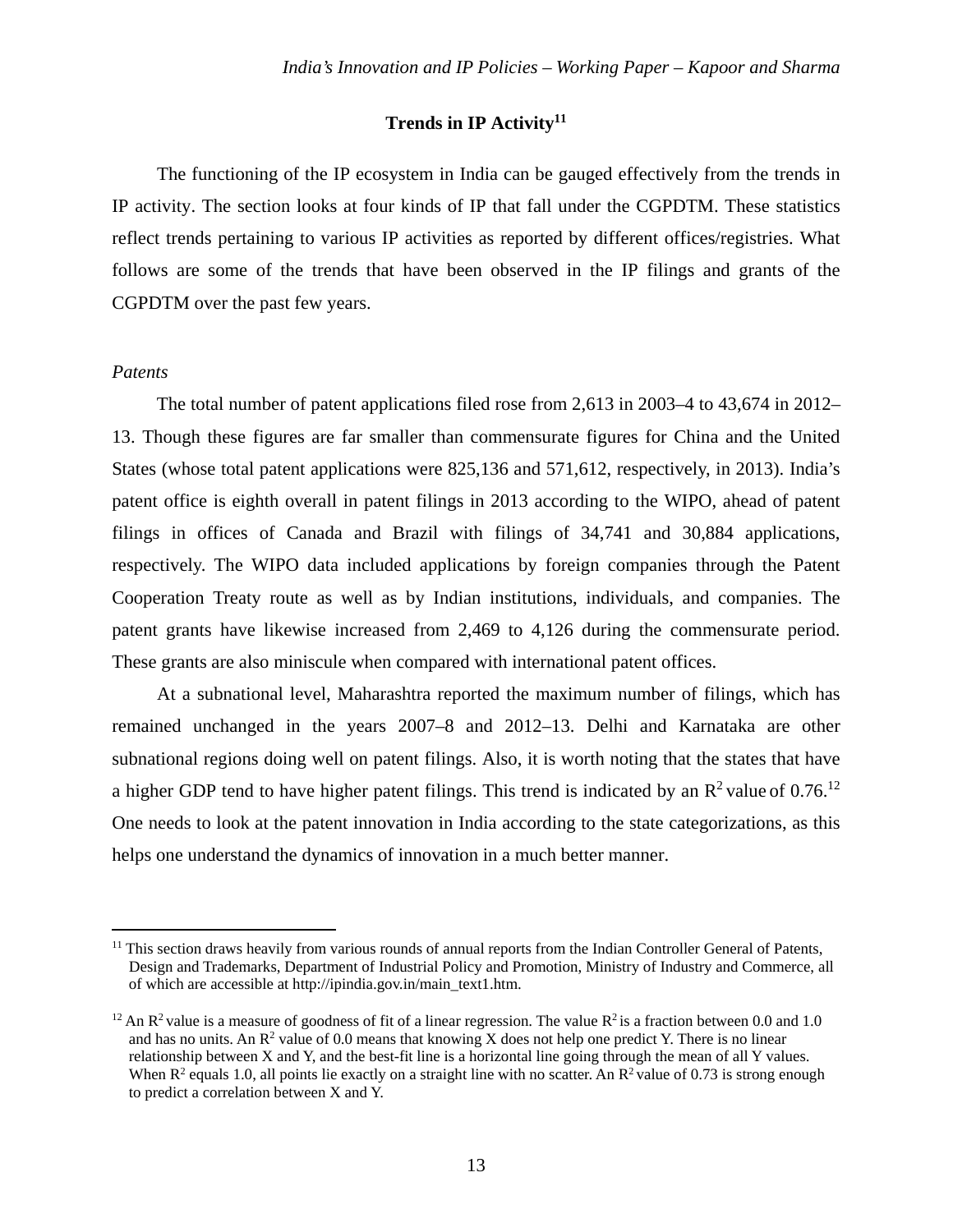While looking at the international filings, it is interesting to note that the maximum filings occur through the Patent Cooperation Treaty (PCT) route that is roughly 85% of all the applications made by nonresidents in  $2012-13$ .<sup>13</sup> The United States reported the maximum number of PCT filings in India, and the top three countries for both 2007–8 and 2012–13 were the same, with the United States, Germany, and Japan accounting for more than 50% of patent filings in India.





Source: Annual reports (various rounds), CGDPTM.

l

<sup>&</sup>lt;sup>13</sup> To know more about the PCT route, see "The PCT Applicant's Guide," WIPO, http://www.wipo.int/pct/guide/en/gdvol2/pdf/gdvol2.pdf.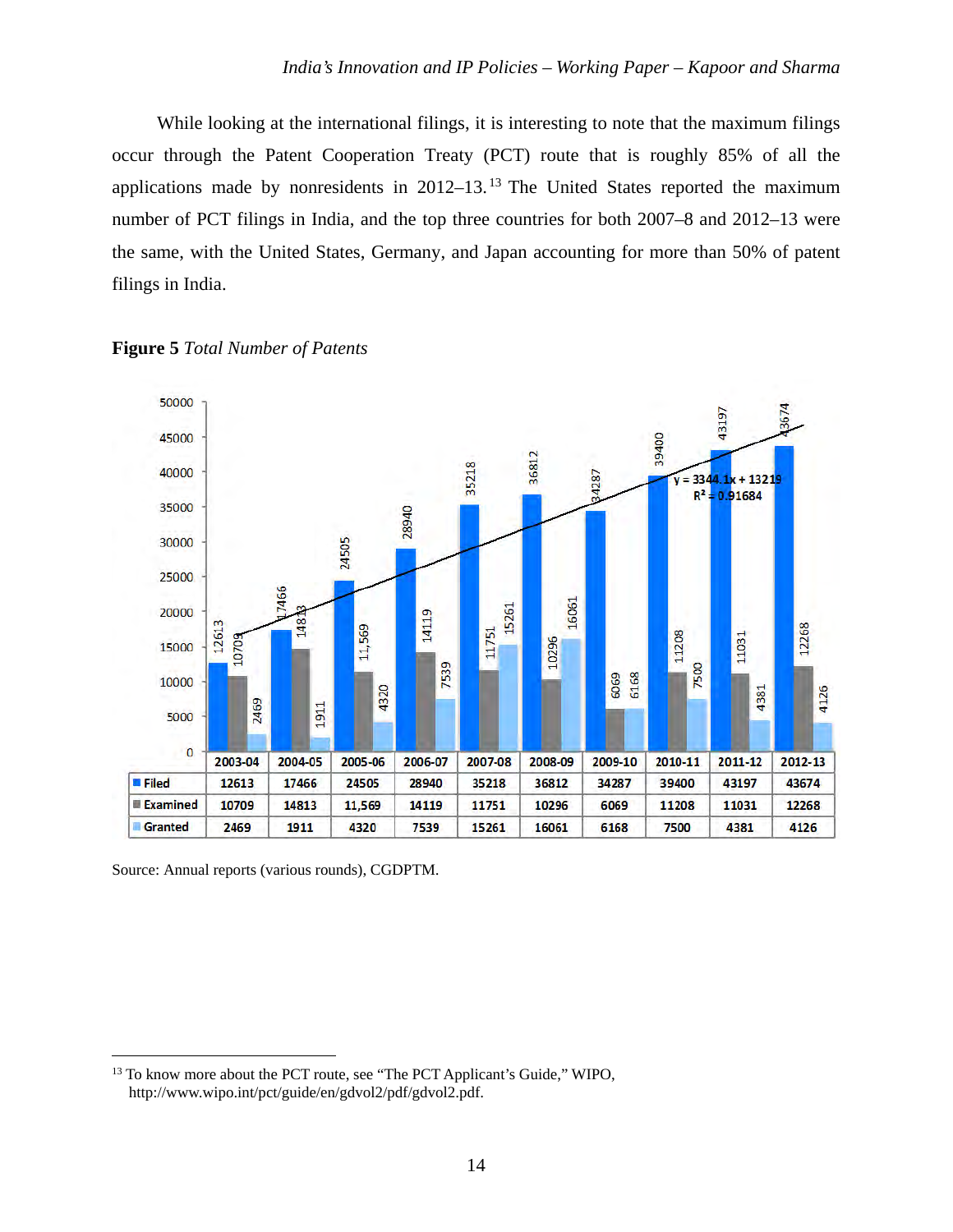

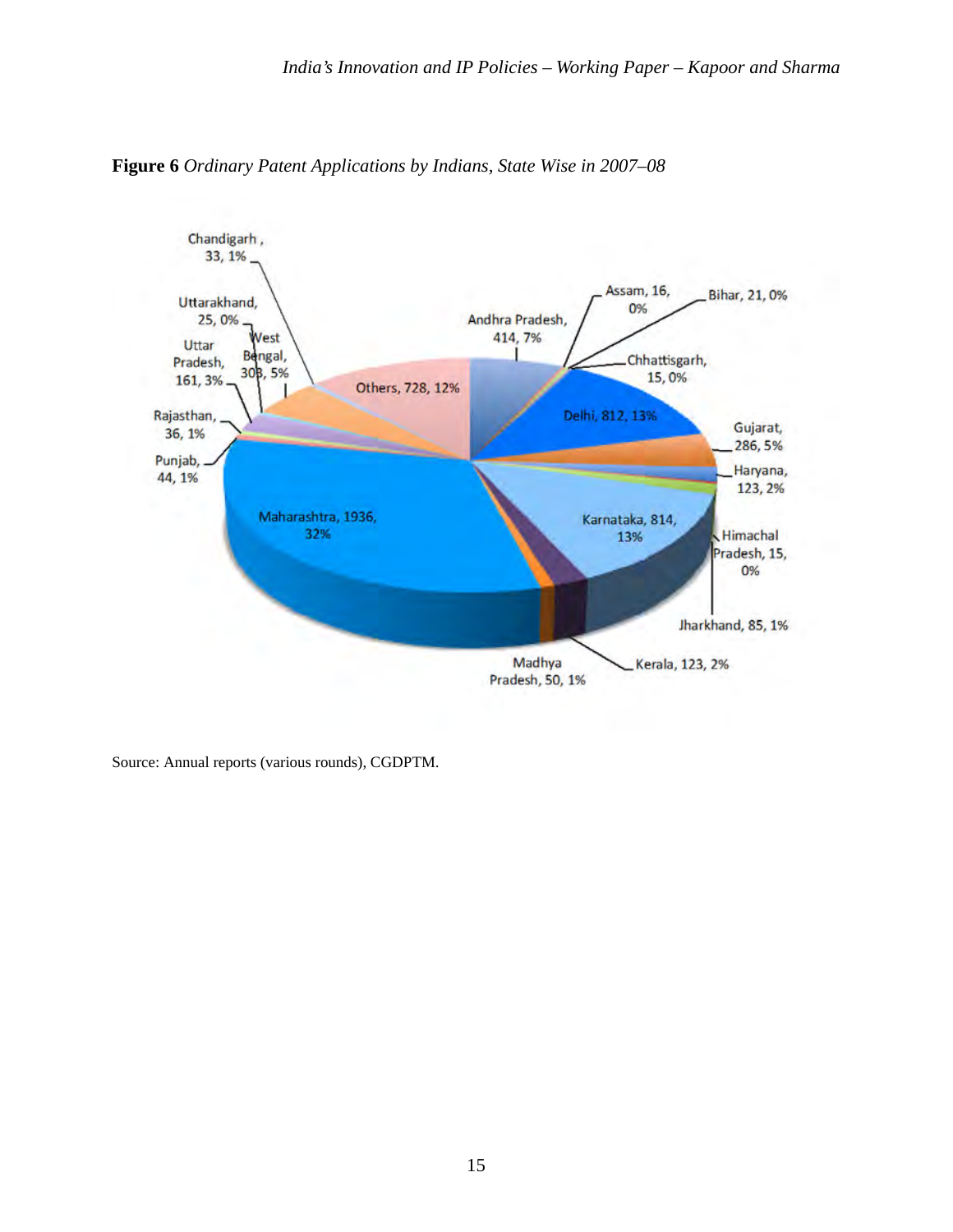

**Figure 7** *Ordinary Patent Applications by Indians, State Wise in 2012–13.*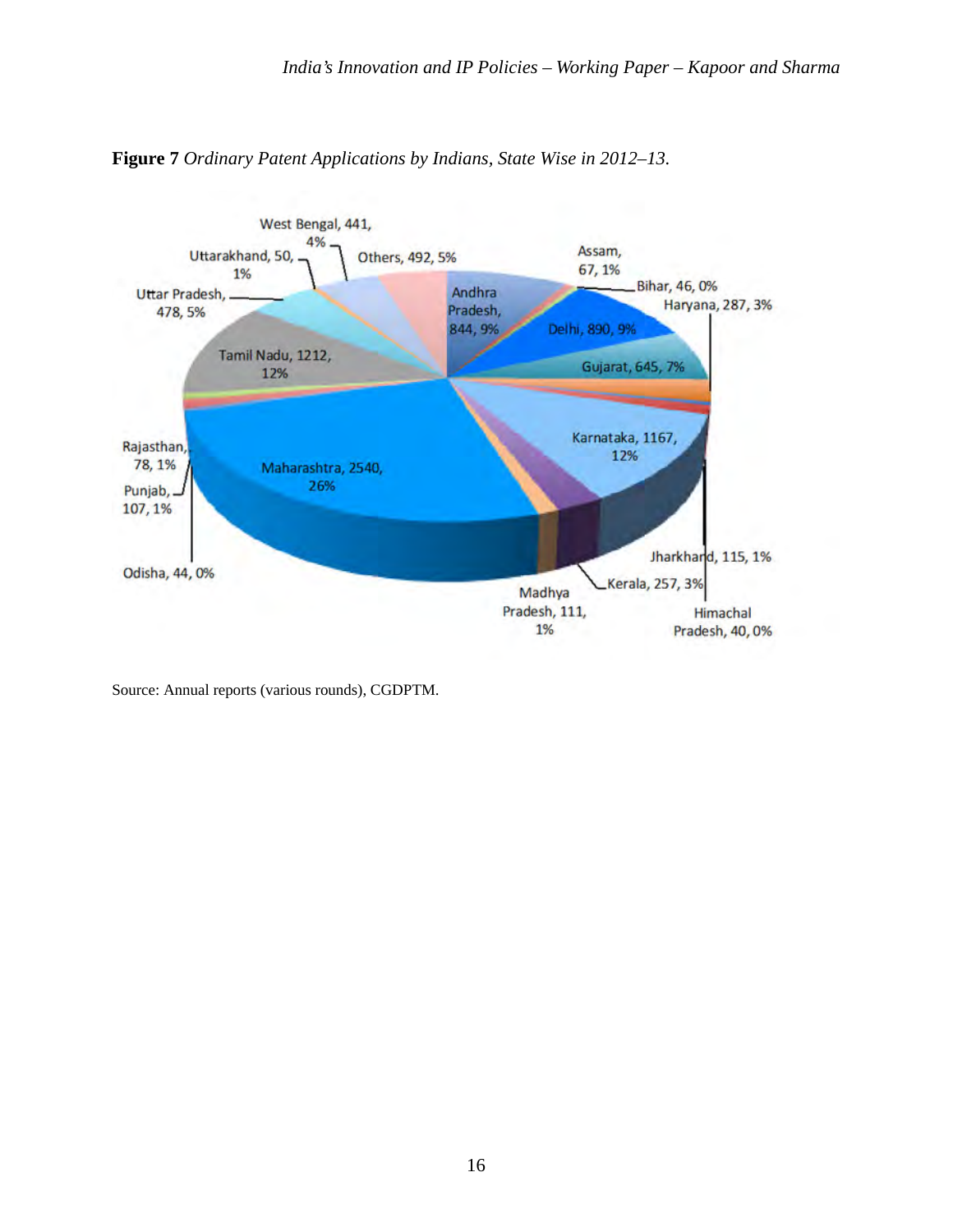

**Figure 8** *Patent and GDP Data for States (2012–13)*

Source: Annual reports (various rounds), CGDPTM; and Ministry of Statistics and Programme Implementation.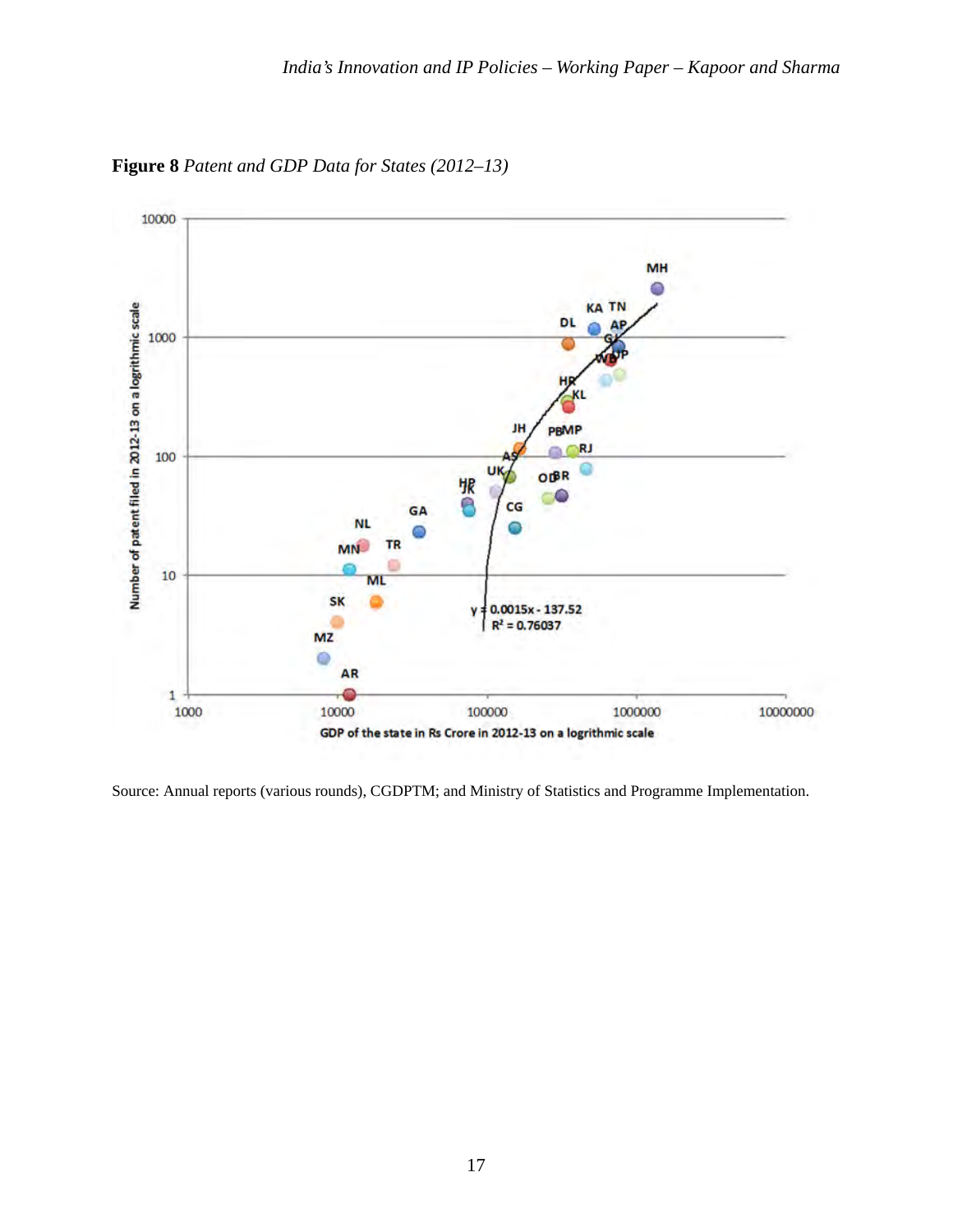

**Figure 9** *PCT National Phase Applications, Country Wise in 2007–08*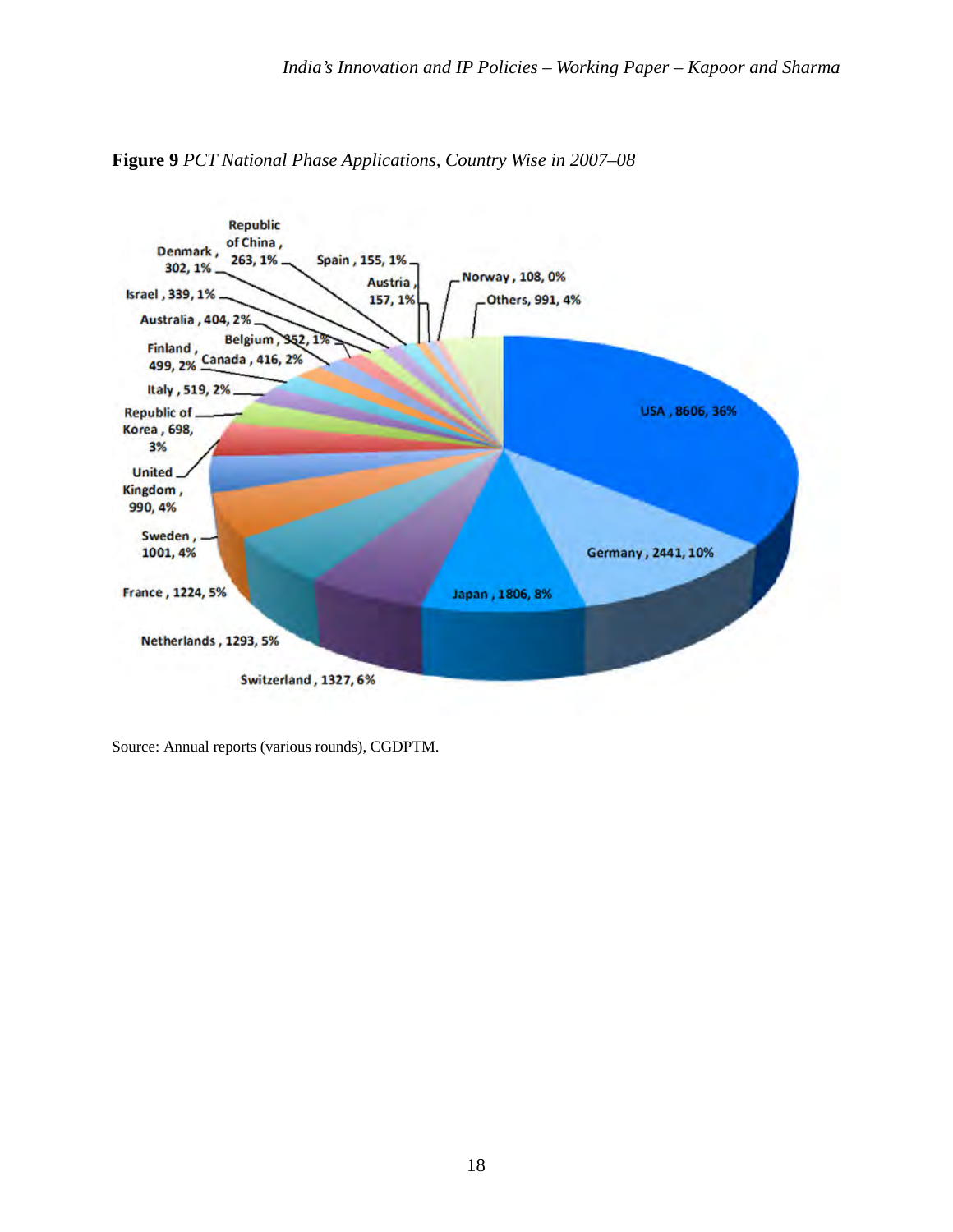

**Figure 10** *PCT National Phase Applications, Country Wise in 2012–13*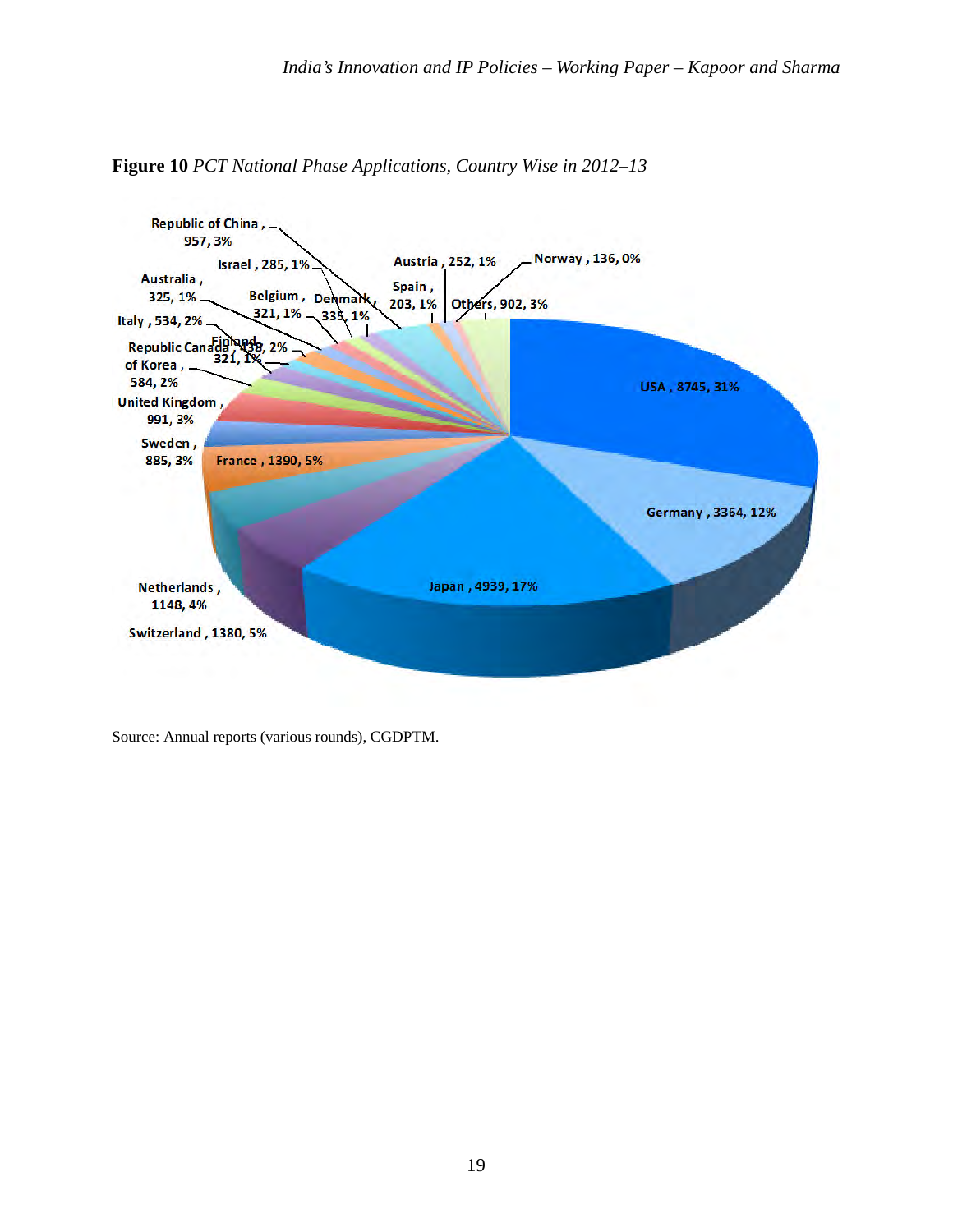# *Trademarks*

The various registries of trademarks have reported an increase in the number of trademarks filed from 92,251 to more than double at 194,216. The registered section however shows a haphazard pattern with registrations moving up and down in a random manner, suggesting limited insights from an analysis of this raw data.





Source: Annual reports (various rounds), CGDPTM.

## *Design*

Designs have also seen an increasing trend from 2003–4 to 2012–13. The number of designs filed has increased from 3,357 to more than twice that number at 8,337. The designs granted have also increased significantly from 2,547 in 2003–4 to 7,252 in 2012–13.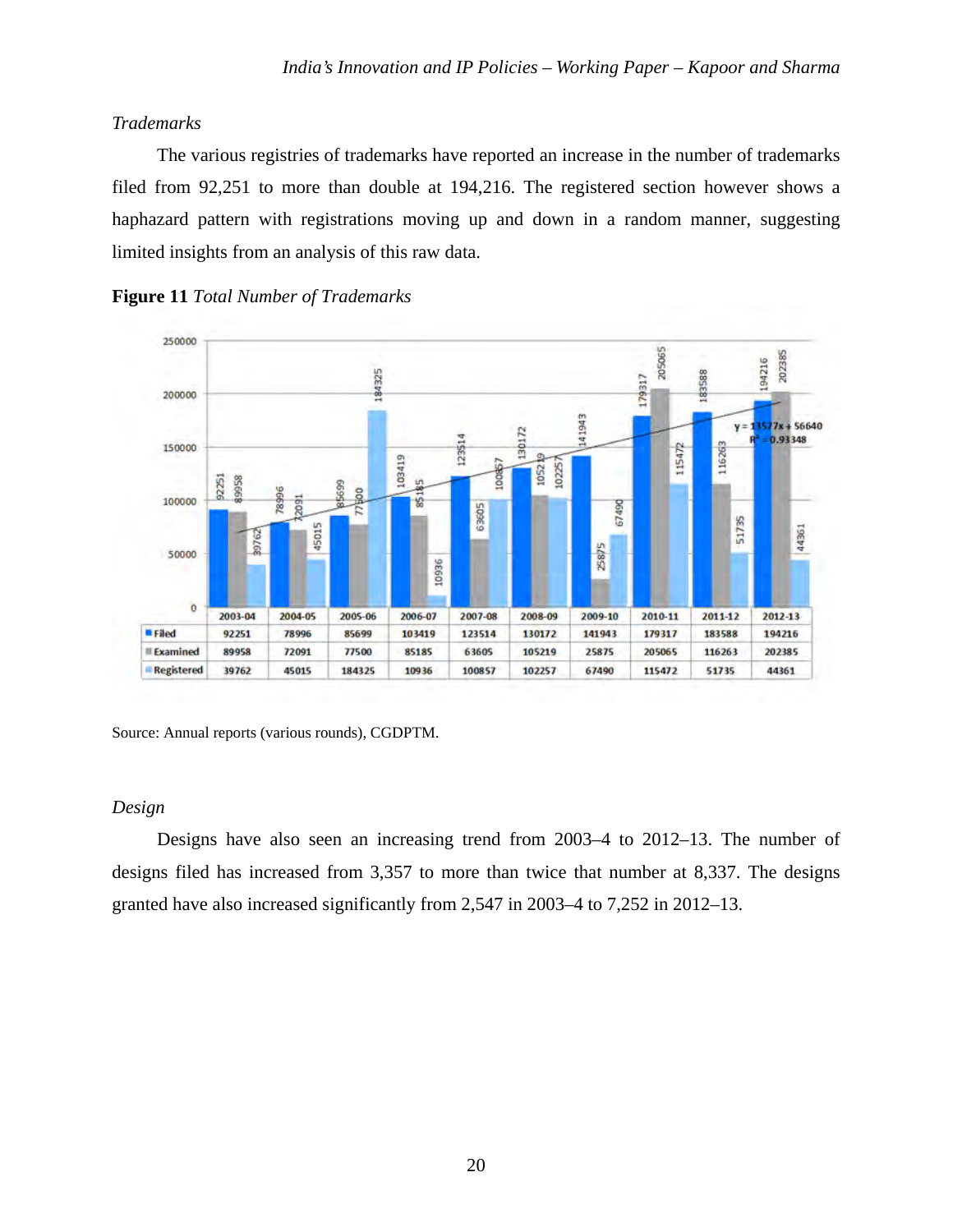

**Figure 12** *Total Number of Designs*

## *Geographical Indicators*

Geographical Indicators have registered an incoherent pattern over the past few years since the act came into being in 1999 and the GI registry was established. Over the past five years, 132 indicators have been registered.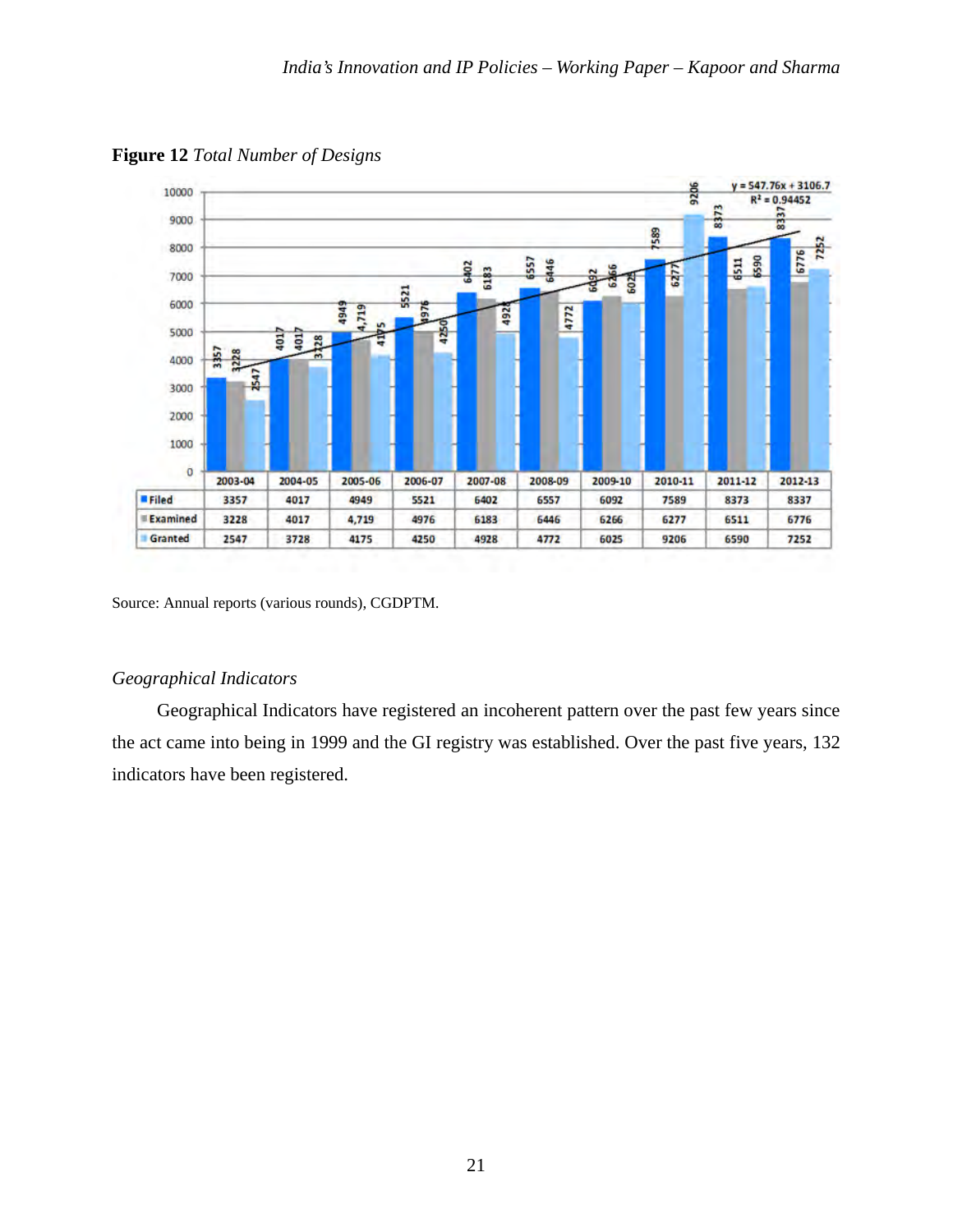

**Figure 13** *Total Number of Geographic Indications*

#### *Analysis*

All these trends demonstrate that the present IPR regime, especially after India became a signatory to TRIPS, has strengthened compared with the past and is bound to strengthen moving ahead in light of greater harmonization between IPR regimes across the world. IPR in years to come might see an increasing national participation that will auger well for the IPR ecosystem to develop to its full potential in India. This trend will also be important from a future competitiveness point of view. Countries that have had stronger IPR regimes have tended to develop more than countries with an absence of robust IPR protections.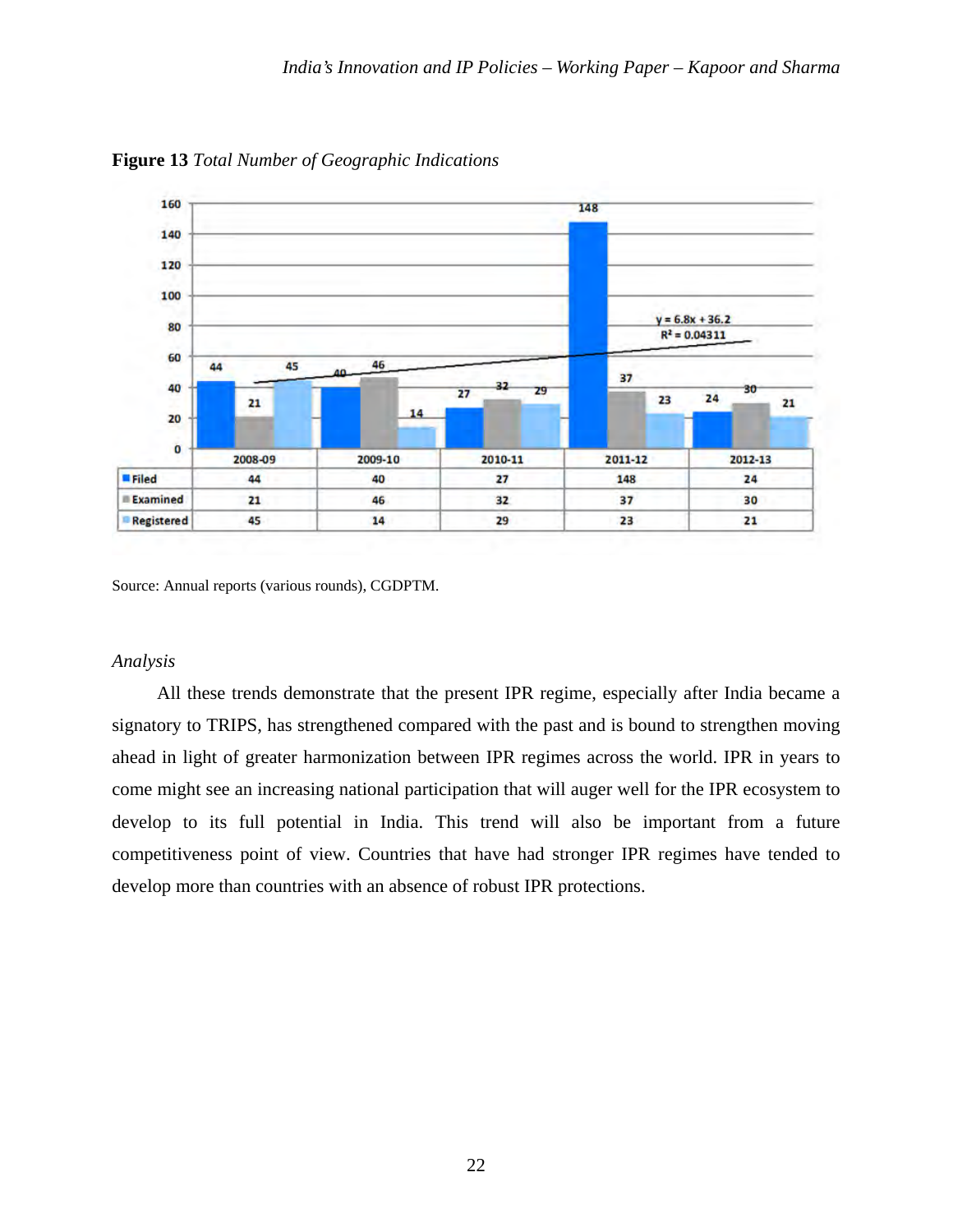#### **Case Study: Fostering Innovation in India's Pharmaceutical Sector14**

While the preceding sections looked at India's IP protections from the vantage point of individual types of IP, it is helpful to view India's IPR regime in the context of a particular industry, to see how a stronger regime might have larger impacts on India's macroeconomy. With this in mind, the sector that could witness a lot of changes with the emergence of an IPR regime in India is the pharmaceutical sector. In this sector, patents are crucial for gaining competitive advantage, and India's promotion of IP protections is of critical importance to this sector's health and continued development.

The pharmaceutical industry in India at present is highly fragmented and clustered and faces stiff competition. The industry is clustered in the western states of Gujarat and Maharashtra and also in the southern belt of Andhra Pradesh and Tamil Nadu. It is highly fragmented and had over 10,000 pharmaceutical manufacturing units in 2007.

At a high level, a typical global pharmaceutical company has a value chain that consists of three core steps where value is added to a product: (1) drug discovery and development, (2) clinical trials, and (3) manufacturing. Most Indian companies are not really entering the market for drug discovery and development at this point and prefer to copy from existing drug concepts. They go in after this for equivalence testing at the clinical trial stage and finally go in for manufacturing active pharmaceuticals, which are then added to formulations to yield final pharmaceutical drugs.

Additionally, the overall focus of Indian companies is still on operations and marketing without looking at the technology development that is a strategic imperative for most multinationals. This focus arose from the 1970's process patent regime. Over time it also led to a mindset termed "jugaad innovation."<sup>15</sup> *Jugaad* is a Hindi word that literally means "makeshift" and roughly translates as "overcoming harsh constraints by improvising an effective solution

 $\overline{a}$ 

<sup>&</sup>lt;sup>14</sup> This section draws heavily from the pioneering work of Professor Michael E. Porter of Harvard Business School. http://kkozak.wz.cz/Porter.pdf; and Vivek Wadhwaand et al., "The Globalization of Innovation: Pharmaceuticals: Can India and China Cure the Global Pharmaceutical Market," Kauffman, June 2008; For a detailed analysis, see appendix 1 and 2 for recent developments and conceptual frameworks as applied to the pharmaceutical industry in India.

<sup>15</sup> For more on Jugaad Innovation, see http://jugaadinnovation.com.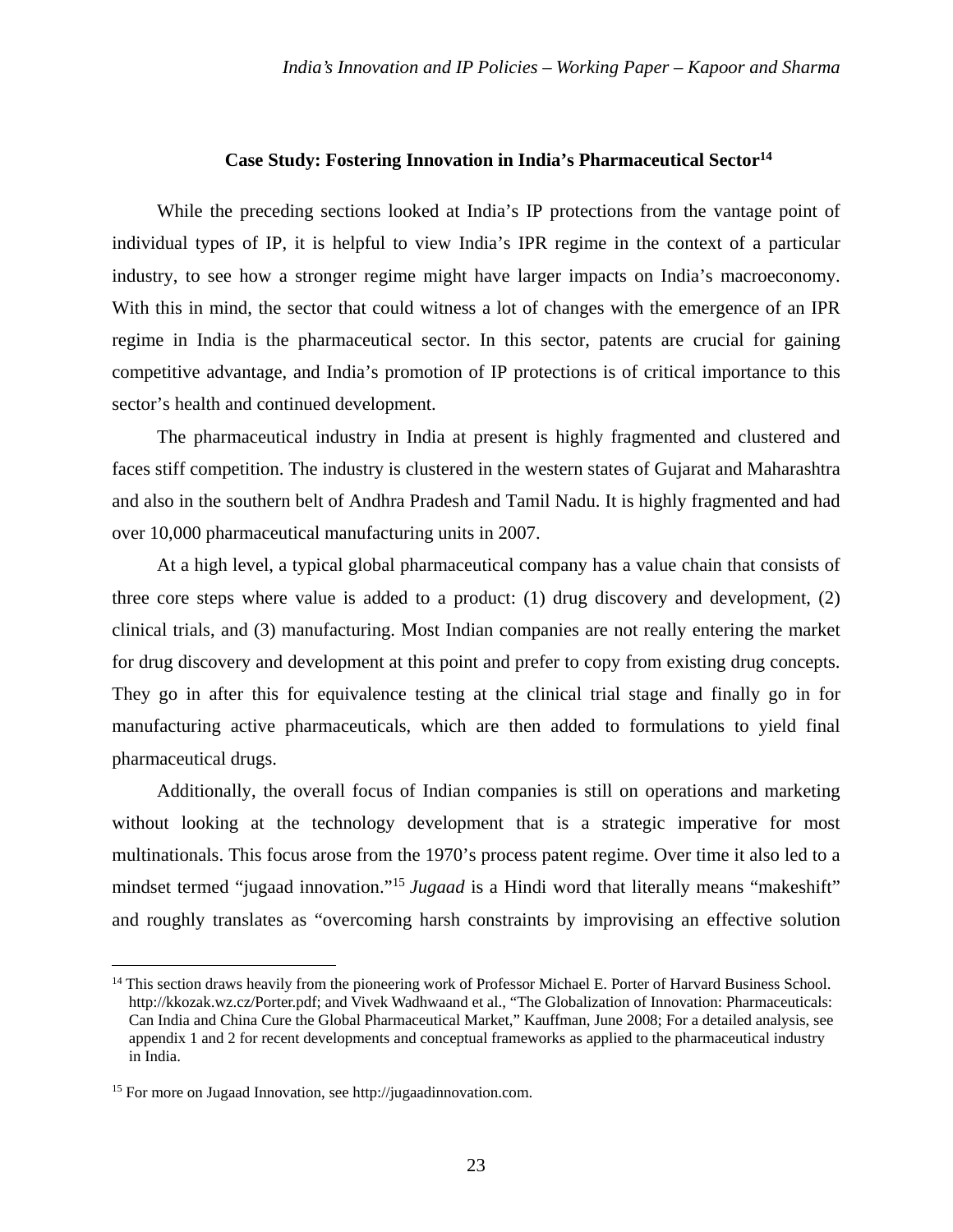using limited resources."<sup>16</sup> It is a temporary substitute and not formally an actual innovation that is generally looked upon as a systematic and process-driven activity. Jugaad as a mindset has caused shortcuts to emerge, which have resulted in poor patenting rates in India. This mindset is in contrast to the general value chain for most global pharmaceutical companies.

However, a number of Indian companies also increasingly see the value of this drug discovery route in trying to move up the value chain. In addition, a lot of strategic alliances have emerged between Indian companies and their global counterparts. Indian drugs are also under a price control regime and face regulatory issues, with the recent acquisition of Ranbaxy by Sun Pharma coming under investigation by the Competition Commission of India.17 The acquisition is now complete.

This is a step in the right direction that was taken to promote competition and not let the consumer suffer due to acquisition.<sup>18</sup> However, the Indian pharmaceutical industry still is mostly operative at the low end of the value chain, with generic drugs accounting for a considerable portion of the revenues for players in the Indian market.

Ultimately, the industry structure will be altered significantly with a stringent IPR regime. There will be an incentive to invest in R&D. The scale of operations may also increase with better prospects for exports from larger companies. This will also enable Indian companies in the pharmaceutical domain to move up in the value chain and have better realizations and greater investment in R&D. The companies could move toward a differentiated pricing regime with different prices as per the paying ability of consumers in Indian and foreign markets.

<sup>16</sup> Navi Radjou, Jaideep Prabhu, and Simone Ahuja, **"**A Q&A with Navi Radjou, Jaideep Prabhu and Simone Ahuja, Authors of *Jugaad Innovation,*" Jugaad Innovation, http://jugaadinnovation.com/about-the-authors/qa-withauthors/.

<sup>&</sup>lt;sup>17</sup> The National Pharmaceutical Pricing Authority is the nodal agency for controlling prices of certain essential drugs; the Ranbaxy site now redirects to Sun Pharma. For more on this, see http://www.ranbaxy.com/sun-pharmato-acquire-ranbaxy-in-a-us4-billion-landmark-transaction/.

<sup>&</sup>lt;sup>18</sup> The main problem in the acquisition was that the merger was causing monopolization in certain product molecule markets. The Competition Commission of India (CCI) intervened, and where the market share was very high following the merger, the CCI insisted on divesting that product from the entity.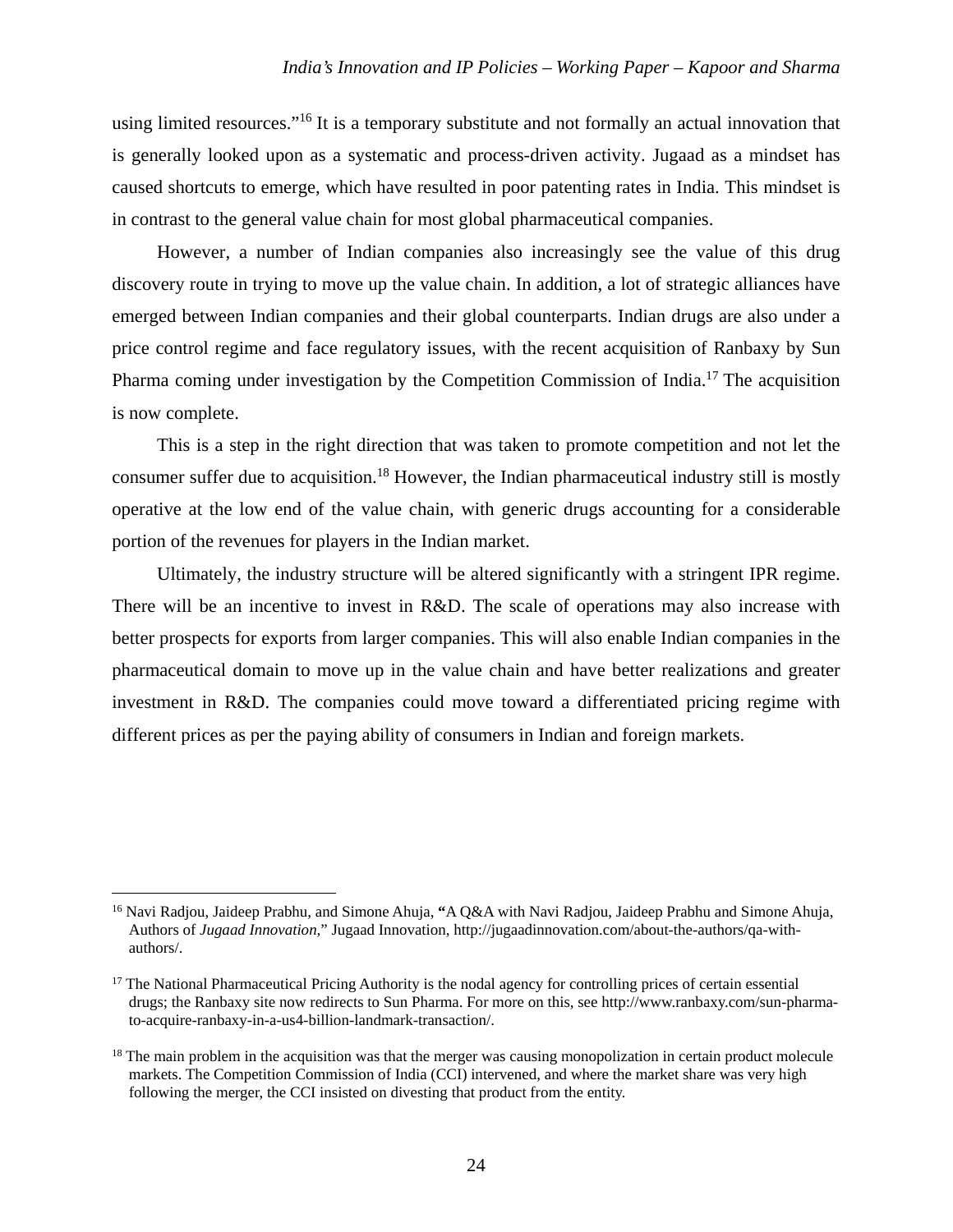## **Impediments to Future Growth of the IPR Regime and Future Steps**

Ultimately, in both pharmaceuticals and its wider industries, India will do well in the long term if it enables a robust IP ecosystem and protects the IP of its own companies. Yet there are critical impediments that have hampered prospects for broader acceptance of IPR norms and that if addressed may enable greater economic cooperation between countries. Some of these impediments are tangible while others appear to be intangible.

The tangible factors are as follows:

- General environment of protection and enforcement with respect to IPR
- Concerns raised in the U.S. Trade Representative's Special 301 Report during its various rounds since 1989, due to which India is on a priority watch list since 1994
- The U.S. Chamber of Commerce's GIPC's Index, which ranked India last among the 25 counties considered for the index in 2014 and second-worst after Thailand in 2015
- Growing piracy, particularly over the Internet with respect to various IP rights and copyright law
- The cost of registration of IP, which at times are quite high, leading a number of IPR regimes to go for a utility model $19$
- Low digitization of patent records and lack of human resources in IP offices
- A large backlog of cases pertaining to IPR that has resulted in a delayed process of redressing grievances
- No special court for  $IPR^{20}$
- Lack of protection for trade secrets $^{21}$

The intangible aspects of IPR that are impediments to a full-scale adoption of the current

IPR regime are as follows:

- Sociocultural and other historical factors
- Access to medicines for poor people

<sup>&</sup>lt;sup>19</sup> "Protecting Innovation by Utility Models," WIPO, http://www.wipo.int/sme/en/ip\_business/utility\_models/utility\_models.htm.

<sup>&</sup>lt;sup>20</sup> Unlike some other Asian countries (most notably Malaysia and Taiwan), India does not have a special court for settlement of IPR-related disputes. There is in existence the Intellectual Property Appellate Board, but this board has its own set of issues with respect to functioning and understaffing.

<sup>&</sup>lt;sup>21</sup> The current law does not adequately protect trade secrets in India. There is a concern with respect to matters not falling under the contract law, as in the case of protection of trade secrets.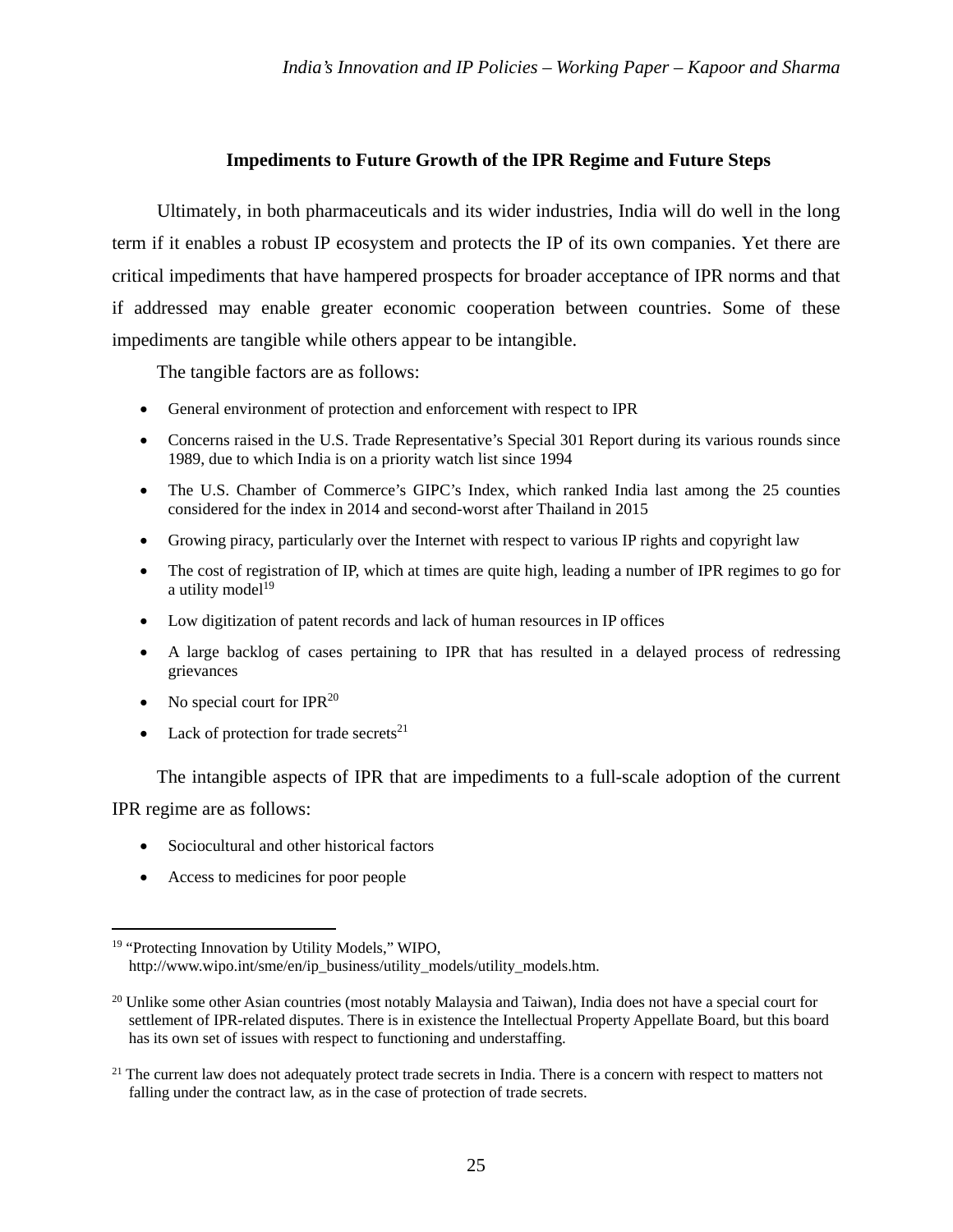Regarding these two intangible factors, although India's association with the patent regime has been long-standing, neither corporations nor the common people have really latched on to the idea. Since most people in a country like India are poor, access to medicines will become increasingly difficult if the IPR regime is established as it is in United States. The industry is also largely informal, fragmented, and at the bottom end of the value chain, where imitation is rampant. Expecting the industry to change overnight is not pragmatic. The fact that most medicines are generics in India does not mean that India does not upgrade the IP system to foster innovation, at least for the top 35 players in the pharmaceutical sector. At the present stage of development of the industry and economy, India should aim for strengthening IP protection while at the same time granting greater autonomy to the National Pharmaceutical Pricing Authority and other regulators for a more innovative, yet at the same time a highly regulated, industry.

Addressing these issues will require a policy direction that will enable India's IPR regime to follow global standards while at the same time realizing the innovation potential of various Indian states. The first public draft of the national IP policy seeks to clear the air on a lot of issues pertaining to the Indian IPR regime and is a step in the right direction. Future steps could help improve the acceptability of a more robust IPR regime and include the following policies.

*Improvement in present IPR regime*. This may take place with removal of prejudices and focus on scientific temper in people and providing an ease of filing patents. The draft IP policy is a step in the right direction that seeks to establish a "dynamic, vibrant and balanced intellectual property system in India."<sup>22</sup> It will also involve having more Indians file different forms of IP like patents, etc. The utility model that is envisaged will also greatly benefit micro, small, and medium sector enterprises.

*Establishment of special IP courts with trained human resources*. Although an Intellectual Property Appellate Board (IPAB) is present in India, its functioning should be improved. The draft policy talks about increasing the powers of the IPAB and opening regional branches. It is imperative to have professional IP courts with trained lawyers and judges for effective understanding and enforcement of IP laws. This may be based on the model of other Asian countries like Malaysia and Taiwan, which could help improve the functioning of courts on IPR.

l

<sup>22</sup> IPR Think Tank (India), "National IPR Policy," December 19, 2014,

http://dipp.nic.in/English/Schemes/Intellectual\_Property\_Rights/IPR\_Policy\_24December2014.pdf.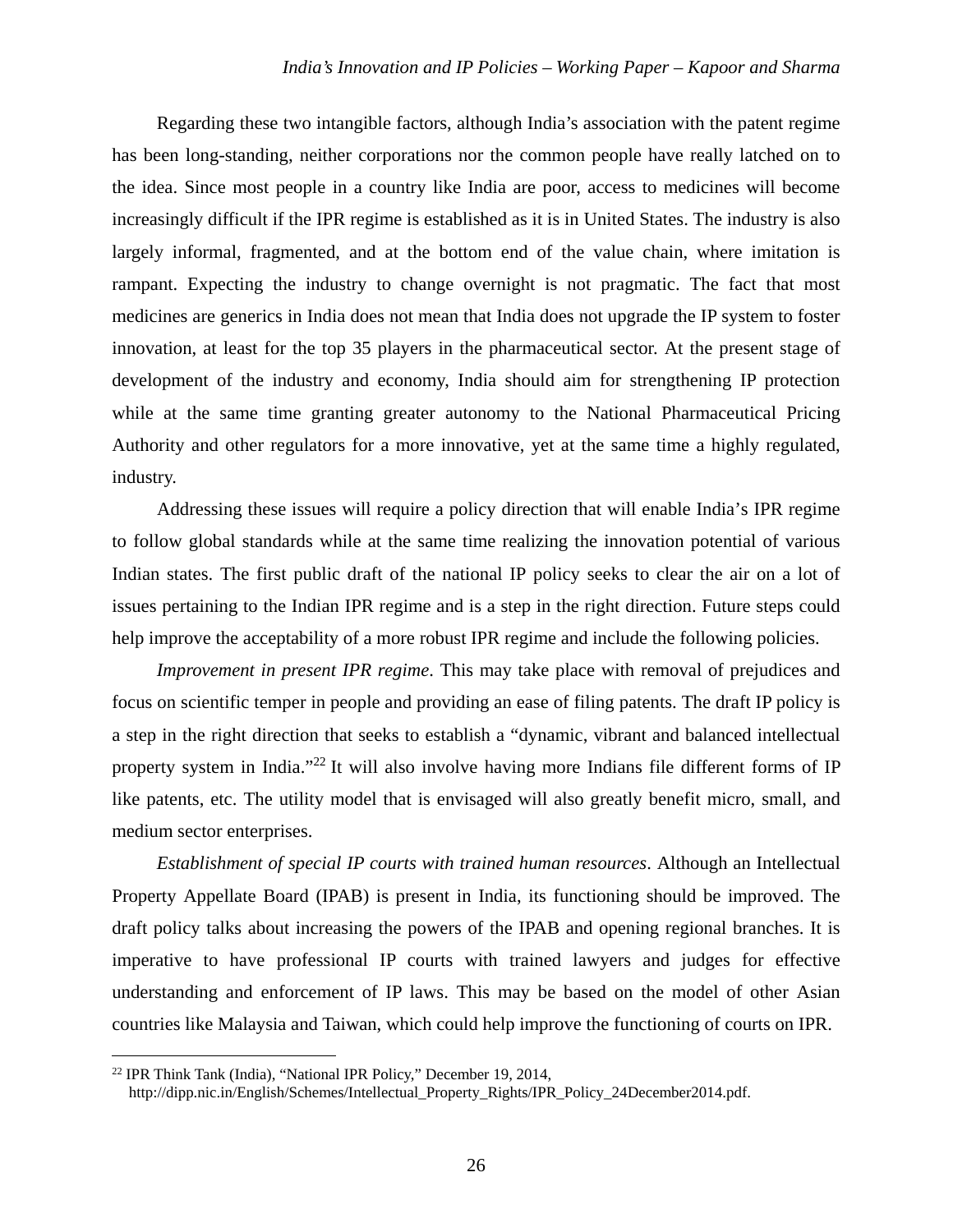*More research on linkages between a better IPR regime and greater innovation*. This may be undertaken as research that calls for IPR regimes and their impact. Figure 1 in this report tries to do just that. This point requires a greater research focus on finding linkages between greater IP protection and greater innovation.<sup>23</sup>

*Protection of trade secrets*. Currently there is no separate legislation that regulates the protection of trade secrets in India, though there is the draft Innovation Act of 2008 that seeks to protect the same.<sup>24</sup> According to the WIPO, trade-secret protection is particularly important for small and medium-sized enterprises, as protection is indefinite. This legislation for protection of secrets would broaden the scope of the current IPR regime.

*State level policy for improving innovation*. At present there are very few present policies aimed at bettering IP and innovation potential in states. Such regimes could augur well for an improvement in investments under these regimes.

*Dispute resolution through bilateral talks and international treaties*. Governments of several countries working together have a prominent role to play in resolving disputes. Recently, India and the United States have led the way in this regard by establishing "an annual high-level Intellectual Property (IP) Working Group with appropriate decision making and technical level meetings as a part of the trade policy forum."25 Similarly, India could look at treaties like the Hague Treaty on Industrial Designs to strengthen its IPR regime.

<sup>&</sup>lt;sup>23</sup> According to Stiglitz et al., there is no clear link between a stronger IPR regime and great innovation. This is also a concern that the American IPR regime—the positive example of IPR protection that served as the basis for encouraging other countries to sign the TRIPS agreement—seems to be too focused on rent seeking ,which may not be appropriate for developing countries. While it may be true that IPR regimes and innovations may not be connected empirically, what must be also observed is the incentive structure and how it gets distorted in the absence of adequate protection. Also, if IPR regimes are existent not only due to links with innovation but also a means of ensuring future R&D and inventions that act as the basis for innovations. Also, regimes elsewhere are bettering—a case in point is China a country with world's largest population and a per capita GDP roughly thrice of India, strengthening its IPR regime substantially. For more on this, see Giovanni Dosia and Joseph Stiglitz, "The Role of Intellectual Property Rights in the Development Process, with Some Lessons from Developed Countries: An Introduction," Laboratory of Economics and Management Working Paper Series, no. 2013/23, 2013.

<sup>&</sup>lt;sup>24</sup> Tariq Ahmad, "Protection of Trade Secrets: India," Library of Congress, August 2013, http://www.loc.gov/law/help/tradesecrets/india.php.

<sup>&</sup>lt;sup>25</sup> "DIPP Statement on Bilateral Mechanism for Discussing IPR Issues," Press Information Bureau, Government of India, October 3, 2014, http://dipp.nic.in/English/News/India\_US\_IPR\_04October2014.pdf.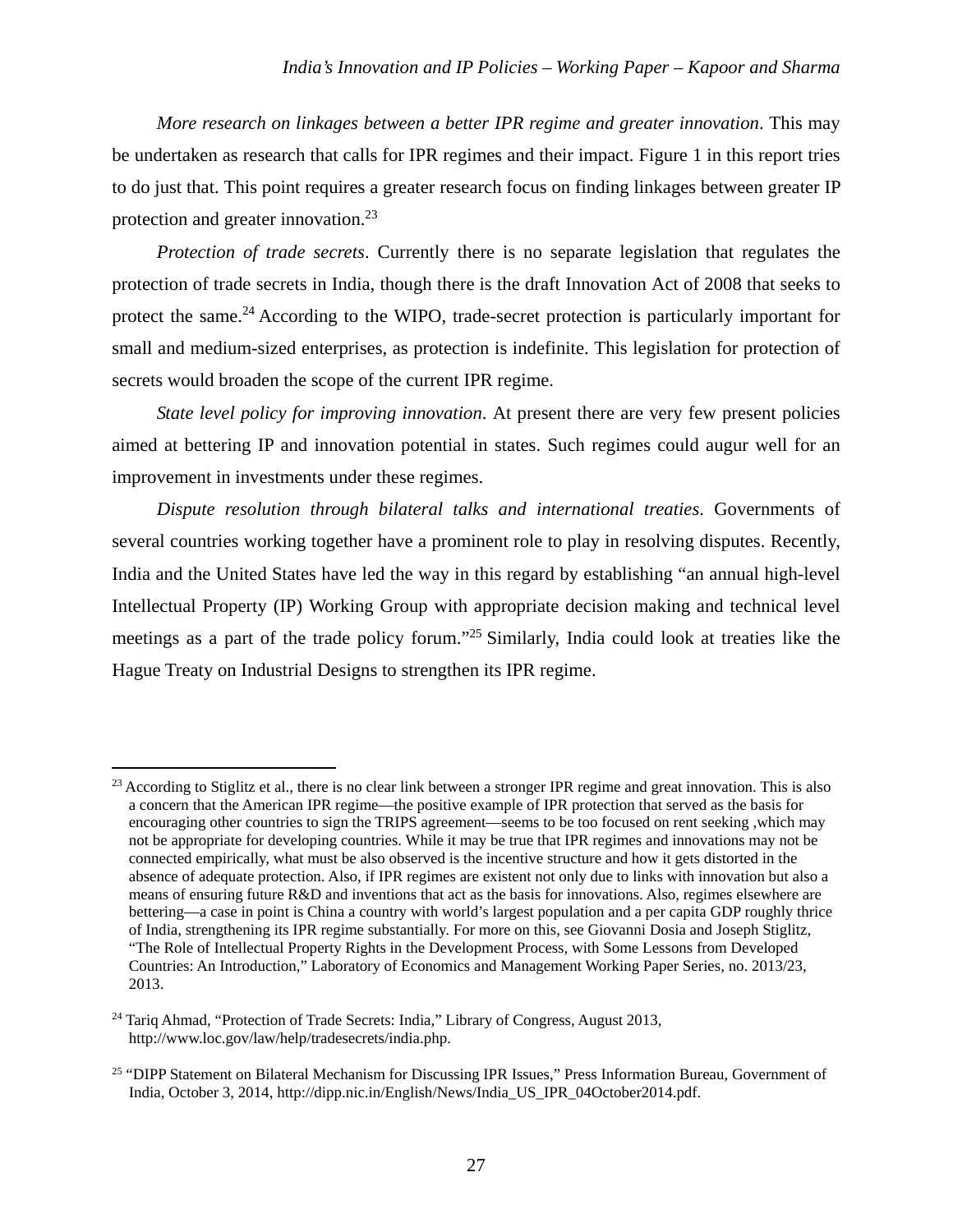All these steps could help India not only attain competitiveness from the current viewpoint but also maintain sustainable competitive advantage over a longer time frame and enhance its future competitiveness.

## **Conclusions**

The broad level contours of IP policy are now visible in the form of the national IP policy. India now needs to improve the IPR regime both from the side of the legislation and also from the side of enforcement of laws. This improvement will help in the creation of a better environment for improving the overall innovation in the country. The need also exists to start looking at and understanding the IPR regimes abroad and, more importantly, bringing in the requisite changes, such as better digitization, in the present regime. For this, Indian states as well as industry will have to play a proactive role in asking the central government for a better IP protection regime so that there is greater innovation at the state level, which contributes toward the future competitiveness of India. Particular industries' performance, namely the pharmaceutical industry, will depend on the kind of IPR regime prevalent in India. It is important, however, that the likely impacts of introducing various measures are taken into account before framing and implementing IP policy.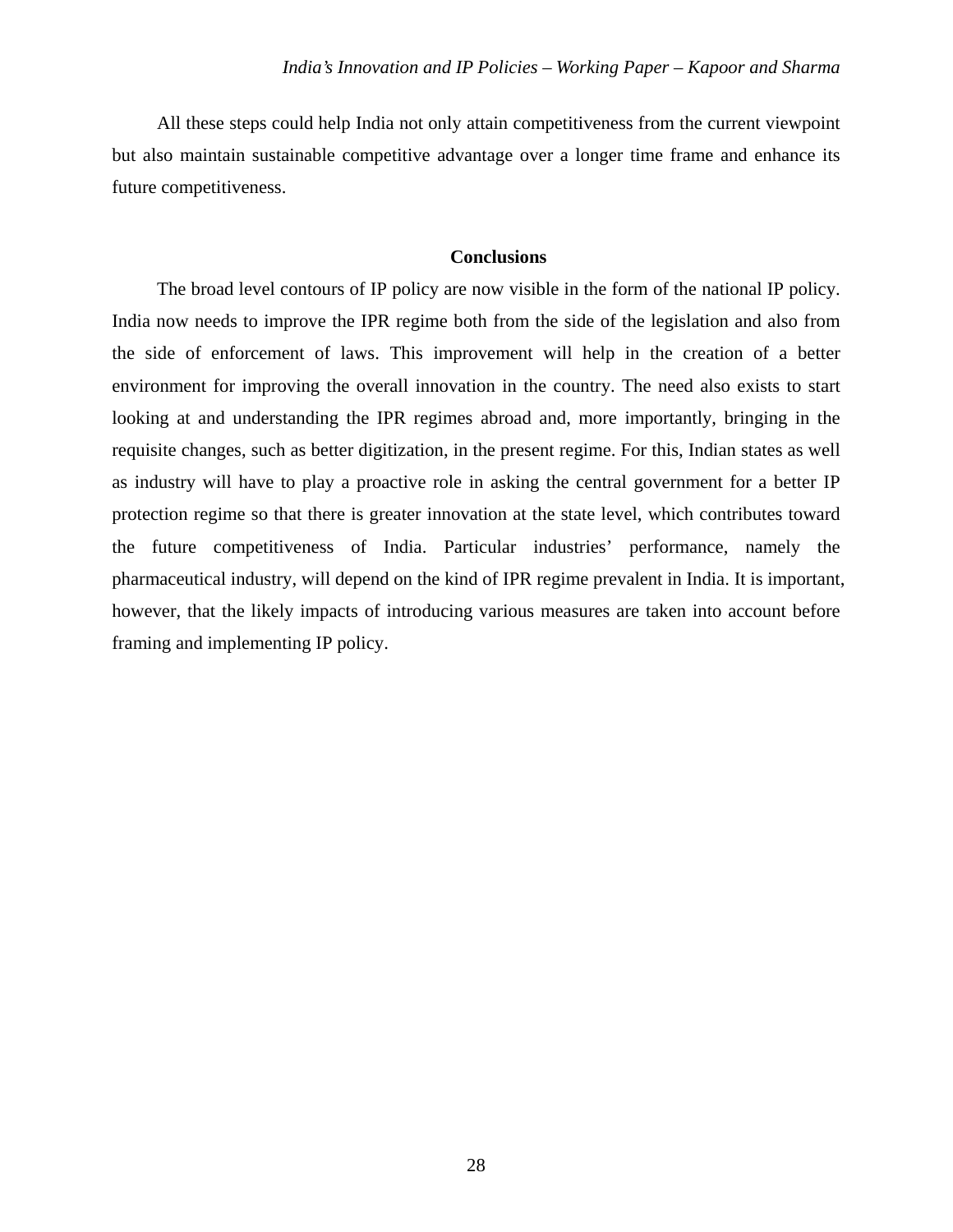#### **Appendix 1: Additional Recent Developments in IP Issues in India**

Several changes have been seen in India's IPR regime since the formation of the new national government in May 2014. The first of these was Prime Minister Modi's five-day visit to the United States that started on September 27, 2014, after which the Prime Minister's Office of India and the White House on September 30 issued a joint statement. The statement mentioned the need to "establish an annual high-level Intellectual Property (IP) Working Group with appropriate decision-making and technical-level meetings as part of the Trade Policy Forum."26

Next, the United States conducted an out-of-cycle review of India's IPR regime. The review had proposed a deadline for submission of written comments by the public by October 30, 2014, and had set a deadline for submission of written comments by foreign governments by November 7, 2014. Meanwhile, in another significant step the Department of Industrial Policy and Promotion (DIPP) on October 22 constituted an IPR think tank (comprising one chairperson and five other members) to draft the National Intellectual Property Rights Policy and to advice DIPP on IPR issues. The think tank submitted the draft legislation to DIPP and put this up on its website on December 19, 2014.

Also, the U.S. Chamber of Commerce's Global Intellectual Property Center in February 2015 released its annual report on IP, which placed India as a country having the second-weakest IP environment out of the 30 countries considered for making the international index. The index ranked countries on 30 parameters, with countries assigned one point for each parameter. India scored a dismal 7.23, just ahead of Thailand (7.10).

This Index was followed by the USTR's Special 301 Report, which came out in April 2015. The report placed India again on the Priority Watch List in 2015 and further encouraged progress on IPR issues. The report was also positive about the draft IP policy and the progress made so far. Considering the changes that are underway, India is indeed on the cusp of a major IP revolution of sorts that may change the dynamics of IP protection and enforcement, thus leading to greater innovation.

 $\overline{a}$ 

<sup>&</sup>lt;sup>26</sup> "U.S.-India Joint Statement," White House, Office of the Press Secretary, September 30, 2014, https://www.whitehouse.gov/the-press-office/2014/09/30/us-india-joint-statement.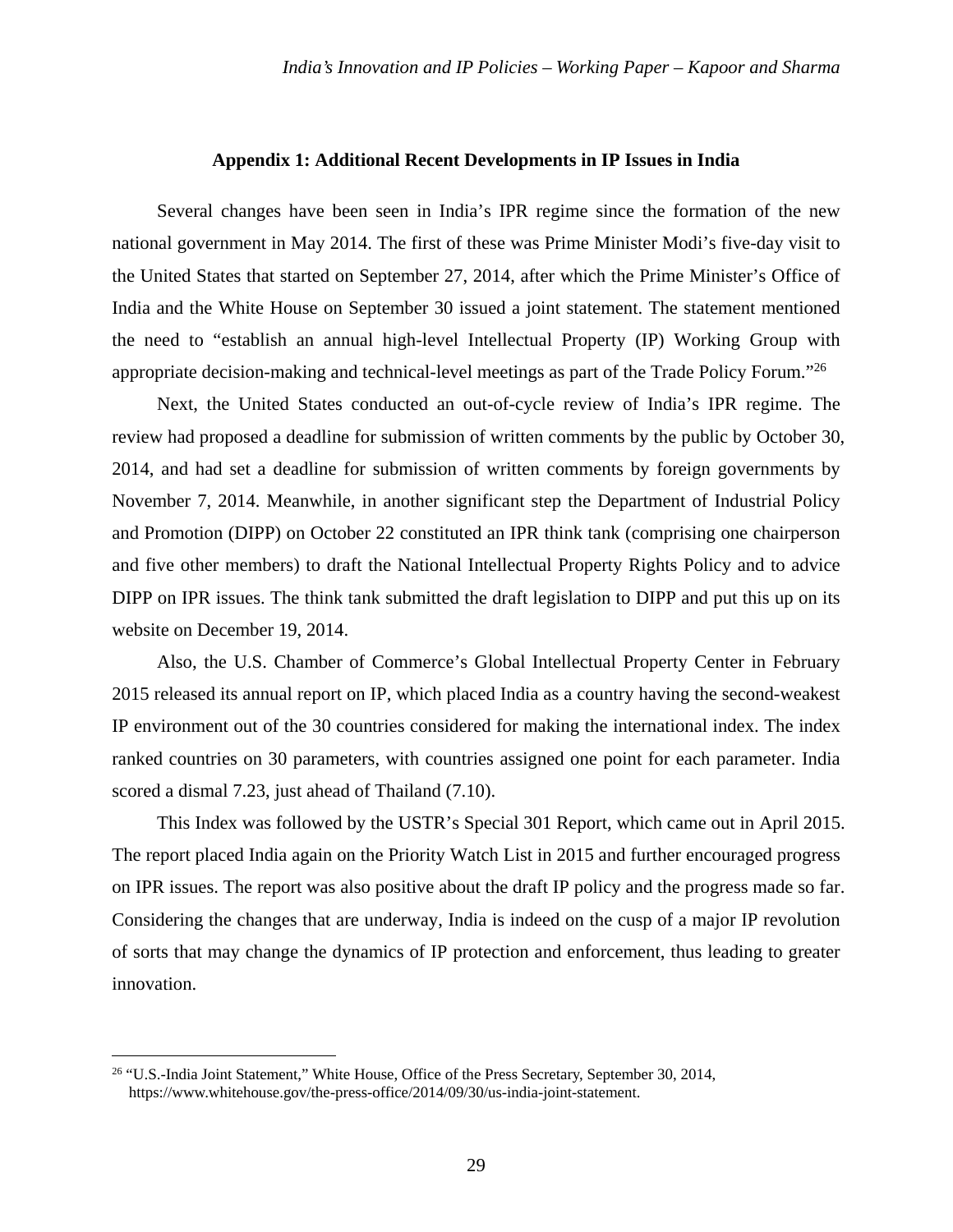**Figure 14** *Recent Developments in the IP Regime in India*



Source: Media reports and authors' own analysis.